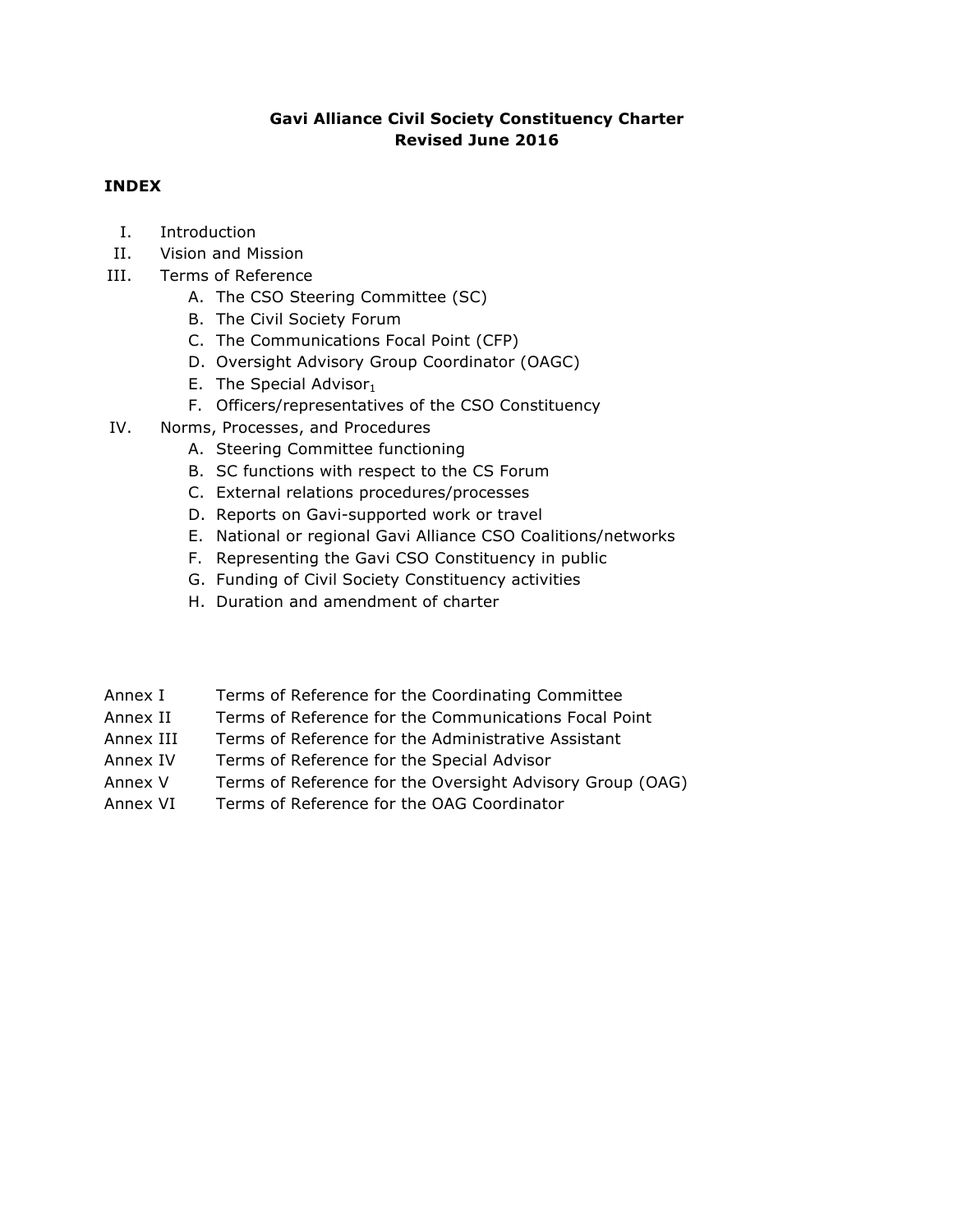## **I. Introduction**

Civil Society plays a major role in immunisation around the world and in the activities of the Gavi Alliance. Civil Society Organisations (CSOs) deliver a high proportion of rural health care (including immunisations) in many developing countries. Many CSOs have unique connections with communities and the population at large and are able to reach the un-reached. CSOs are also important advocates in resource mobilization at local, national and international levels. In addition, as Gavi has no structured, formal country presence, CSOs provide important feedback about the situation on the ground, informing discussions on key policy issues such as prioritization, co-financing and supply strategy.

Many CSOs are involved in a range of health and non-health activities.

The Gavi definition of CSOs includes non-government and community-based organisations, faith-based groups, professional associations and in some cases, academic institutions.

Civil Society representatives formally created the Gavi CSO Constituency in 2010. The CSO Constituency contains two major components: a *Steering Committee* (15 members plus *ex officio* members including the CSO representative and alternate representative on the Gavi Board and CSO representatives on other Gavi Board committees) and the broader *Civil Society Forum (CSF)* (open organisational membership). Supporting the activities of these components is *Communications Focal Point (CFP)*. Terms of reference for the Steering Committee, wider Forum and CFP are provided below.

Current Gavi CSO Constituency organisations range from large international and regional NGOs to local and national CSOs. The Constituency also includes a growing number of national paediatric associations and NGO consortiums as well as more technical- and service-delivery oriented agencies.

#### The

Gavi-supported national CSO platforms for immunisation and health systems form an important foundation for the CSO Constituency. All country-level platforms are members of the Gavi Civil Society Forum.

Gavi recognizes that CSOs are critical partners across a wide spectrum of activities and welcomes organisations with aims consistent with the spirit and goals of Gavi, focused on immunisation, child health and health system strengthening.

Gavi also recognizes that CSOs are involved in a range of immunisation- and broader healthrelated activities at the local, country, regional, and international level including:

- Delivering immunisation or child health care packages
- Providing technical assistance in design and implementation of immunisation and health programs
- Monitoring/evaluating immunisation and health programs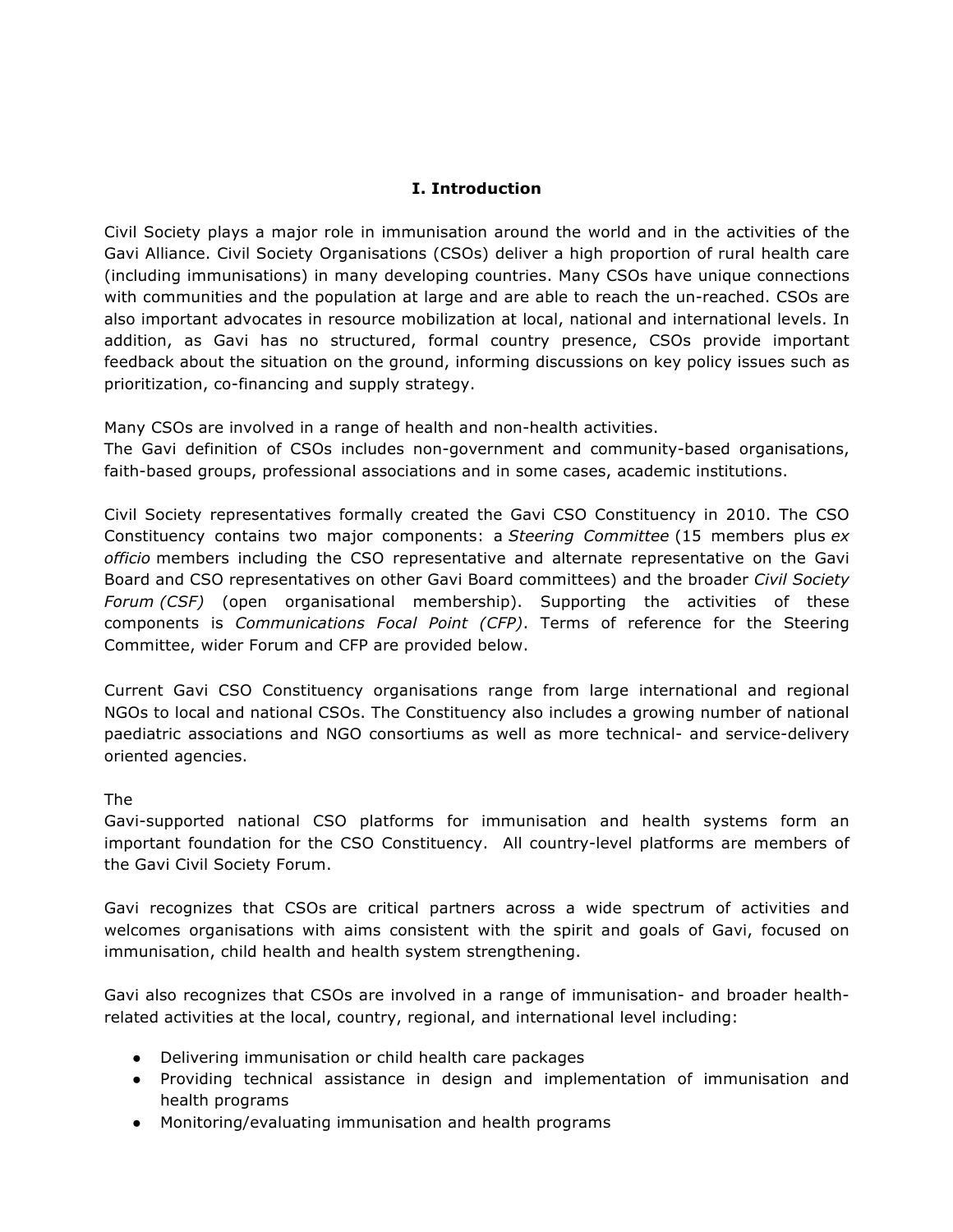- Mobilizing communities to increase demand for immunisation and health care
- Advocating/lobbying for immunisation and health care issues
- Emphasizing immunisation as a human rights issue
- Undertaking operational research
- Teaching and training healthcare personnel

The Gavi Civil Society Constituency is committed to openness and transparency. With rare exception (such as closed SC discussions and voting processes), CSO meetings are open by invitation to Forum members who wish to observe.

### **II. Vision and Mission**

#### **Vision:**

Every person is reached with vaccinations and health services

#### **Mission:**

To provide the perspective and voice of civil society for better health outcomes

### **III. Terms of Reference**

#### **A.** *The CSO Steering Committee (SC)*

The CSO Steering Committee is an 18-member group (including Board member, alternative Board Member, PPC member, and possibly other members serving on Gavi committees appointed by the SC ) that works to support CSO members of the various Gavi Alliance governance bodies (Board, committees, time bound task teams, etc.) and develop civil society position papers, responses and statements. The CSO representative and alternate on the Gavi Board, as well as CSO appointees on Gavi Board Committees, are *ex officio* members of the Steering Committee, with vote. The Communications Focal Point (CFP) is a non-voting member of the Steering Committee (see below).

The CSO Steering Committee also provides project oversight for the country- and regionallevel CSO platforms, through an Oversight Advisory Group, for immunisation and health systems strengthening.

Membership on the SC is organisational, although membership consideration is based on both individual (proposed representative) and organisational characteristics. SC member organisations are selected based on commitment to follow issues, available time, technical expertise, and representation of the broad and diverse civil society spectrum. Specific attention is paid to country of origin and achieving a balance between advocacy and servicedelivery organisations. The SC also strives to maintain a gender balance.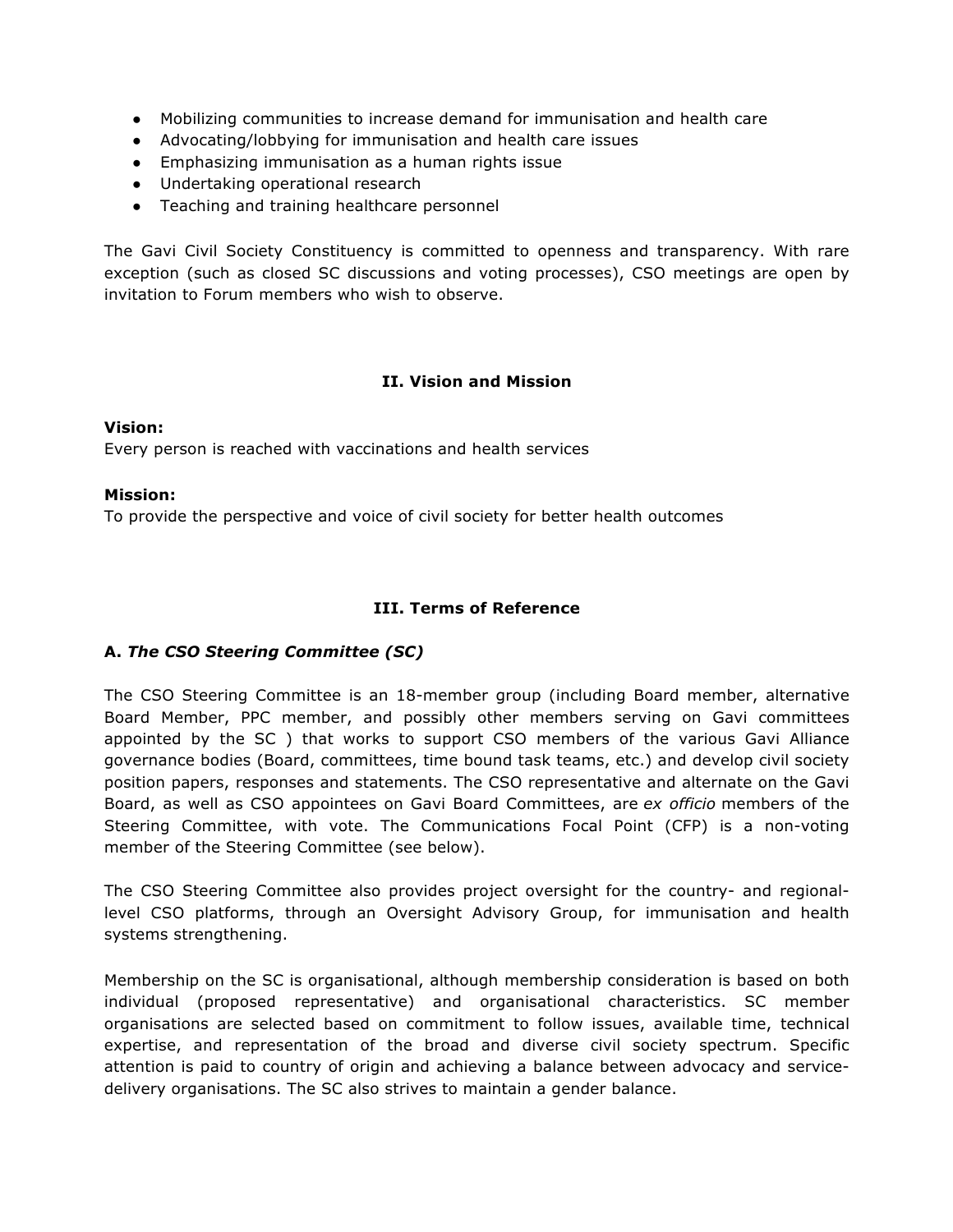## **Purpose**

The Gavi CSO Steering Committee was created to provide the perspective and voice of civil society to the Gavi Secretariat and Gavi Board for:

- A. Strategic decision making at the Board level
- B. International, national and sub-national advocacy
- C. Technical support for equitable use of vaccines, the delivery of vaccinations, and improvement of health systems strengthening at all levels
	- D. Country- and local-level decision making and service delivery

The Gavi CSO Steering Committee also:

- E. Represents the larger Gavi Civil Society Forum in multiple fora
- F. Nominates civil society representatives to Gavi Alliance bodies (including ongoing governance mechanisms and time-bound work groups and task teams)
- G. Provides leadership and project oversight to the Gavi-supported country-level CSO platform project and other projects.

## Responsibilities of SC Members include:

National Platform Building and Communication

a) Build and work with country-level CSO platforms and partners, and represent their views at Steering Committee meetings and in Gavi-related fora.

b) Share all relevant Gavi-related information with wider country- and community-level delegations; SC members should work closely with vaccine- and health-related civil society movements in their country.

Represent Constituency with Gavi Governance

c) Work with CSO representatives on various Gavi governance bodies to write policy papers/position statements/briefings/responses/etc., and input into the development of other relevant papers.

d) Provide feedback and follow-up to the SC following Gavi funded participation in meetings, events or trips.

Represent Constituency with Gavi Secretariat

e) Provide a liaison between Gavi and the broader Civil Society Forum.

f) Act as a communication channel to relay country concerns to relevant Gavi Alliance bodies.

g) Challenge the Gavi Secretariat and partners to be inclusive of civil society in decision making and implementation.

Advocacy and Wider Representation

<u> 1989 - Johann Barn, mars ann an t-Amhain an t-Amhain an t-Amhain an t-Amhain an t-Amhain an t-Amhain an t-Amh</u>

h) Fulfil the watchdog function to monitor how immunisation-related commitments at national and international levels are met.

i) Advocate for resources, both domestic and international, to achieve Gavi's goals.

j) Track Gavi's adherence to globally agreed principles such as the Paris Agreement for Aid Effectiveness<sup>1</sup>, the Global Health Partnerships Principles, and other relevant agreements.

<sup>1</sup> (http://www.oecd.org/dac/effectiveness/parisdeclarationandaccraagendaforaction.htm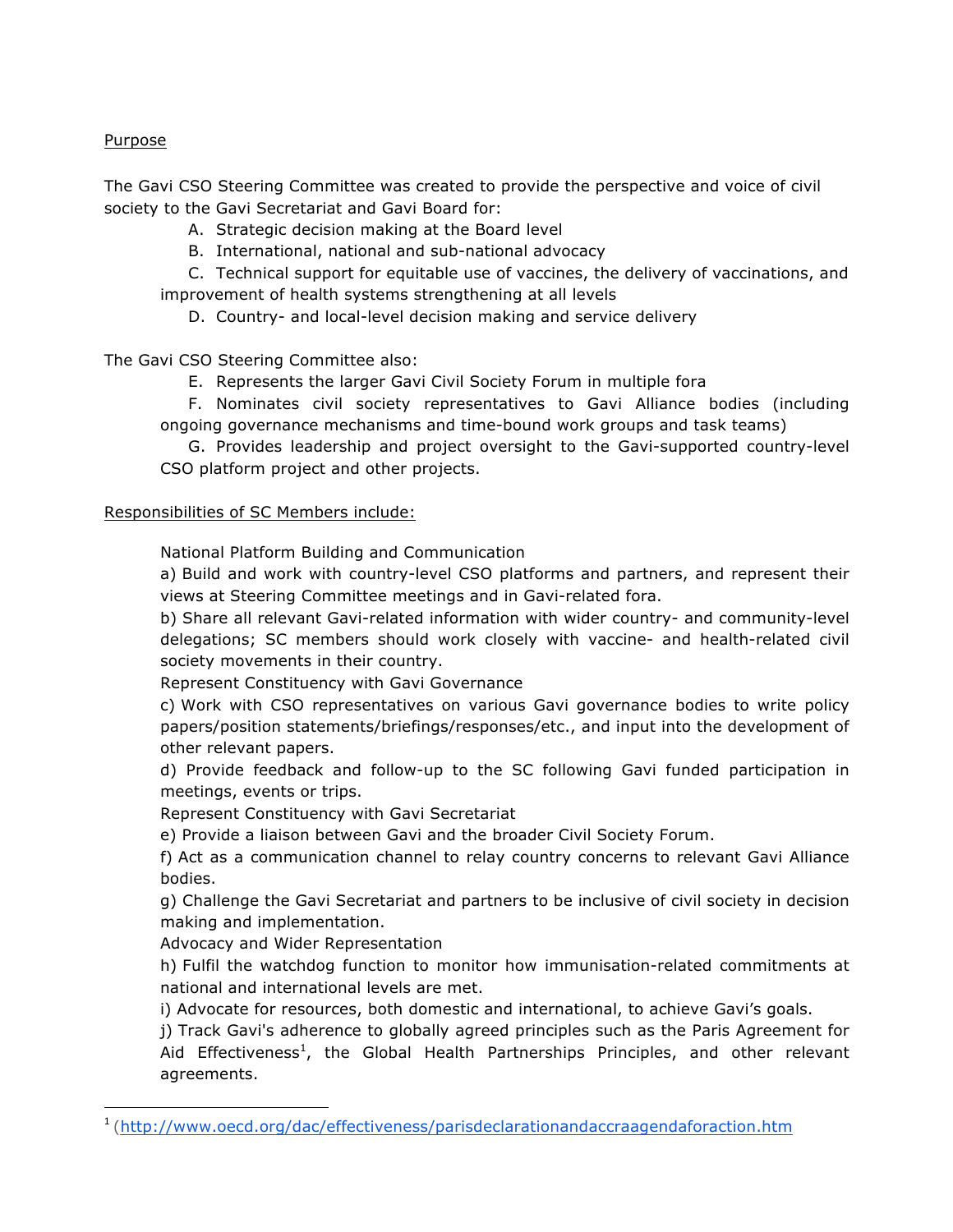k) Represent the Gavi Civil Society Forum (or arrange other appropriate representation) at various meetings, such as the Global Immunisation Meeting (GIM), IHP+ meetings, financing meetings, etc.

Minimum Commitment

l) Allocate at least 10% of working time to Gavi CSO activities, including participating in no fewer than eight SC calls per year.

m) Openly communicate any possible conflict of interest.

n) Join and actively participate in one or more SC working groups to further SC priorities.

#### Recruitment of SC members:

Every spring, a solicitation for nominations to serve on the Steering Committee will be sent to the broader Gavi Civil Society Forum as well as other CSO networks involved in maternal and child health issues. Nominations must be supported by a relevant national CSO platform where one exists.

The Coordination Committee (CC) will review nominations and make recommendations to the entire SC for short listing. Once the CC has established a short list, currently serving SC members will be given the opportunity to cast their votes based on the short list.

SC member organisations are selected for a single, non-renewable term of three consecutive years. Only the Board member, Alternate Board member and PPC representative may serve longer terms contingent on their roles on the Gavi Board and Board Committees. An organisation that has previously served on the SC may apply to serve again after a two-year hiatus.

SC member terms begin and end at the end of the June SC meeting (or at the SC meeting closest to the month of June), regardless of the date when an individual representing an SC organisation took up post.

The organisation managing Steering Committee funding from the Gavi Alliance and hosting the CFP will have a seat on the Steering Committee by default. This seat will not be an additional one and will be part of the 18-member SC.

#### Organisational representation on the SC:

The organisational representative serving on the SC must have authority to represent the organisation. Where the organisation is part of a larger body of associated organisations, the SC member must have permission to speak on behalf of the larger entity. The member must have their organisation's support and approval to commit a minimum of 10% of their time to the work of the SC and that of the wider Constituency.

When an organisational representative is no longer an employed staff (or member, where applicable) of the organisation they represented on the SC, he or she will step down as SC representative effective the day the individual leaves his or her employment. The member's organisation will be given the opportunity, over a period of three months, to nominate a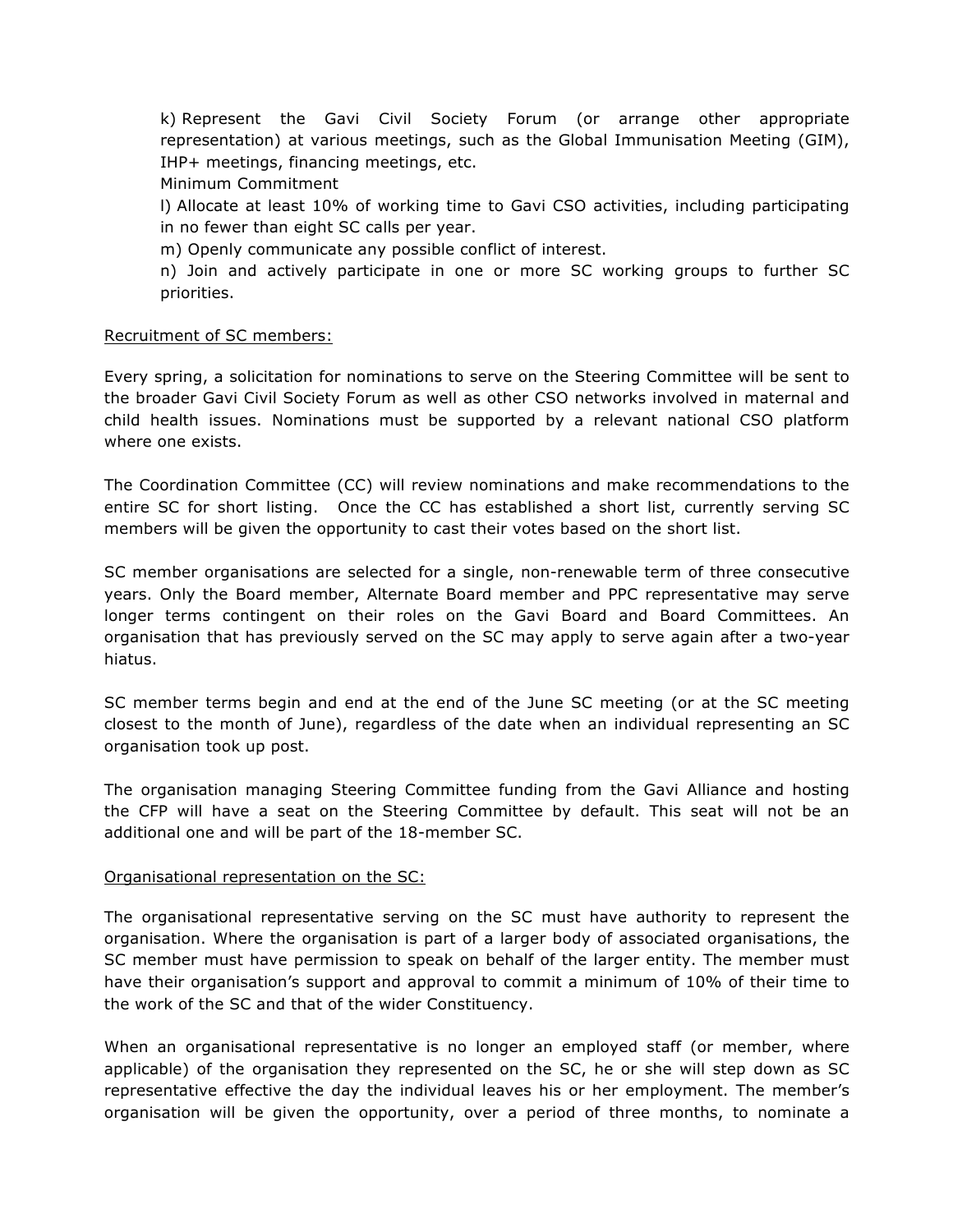replacement for the remainder of their organisation's term. The proposed replacement will need to be considered by the Steering Committee.

Should the member organisation decide not to nominate a representative in that time, the seat will remain vacant until the next recruitment drive.

All SC members should be able to represent their organisation as well as networks and alliances of health organisations in their country where applicable. The SC member will be accountable for consulting with and reporting to the country and global networks to which they belong on a regular basis and as per need, where applicable. SC member organisations should be able to cover the cost of at least one international call per month to join SC calls. Where this is not possible, the SC will seek budget support to make this possible.

#### SC member performance:

An annual self-appraisal system for SC members will be put in place to document the contribution, participation and input of each SC member. Should there be any concerns around members' participation levels, these can be shared in confidence with the Chair/vice-Chair and/or CC for discussion. Record of SC and CC conference calls and meetings, coordinated through the CFP, will serve to document the work of the SC throughout the year.

The participation of all SC members is crucial for an efficient functioning of the SC's activities. In case SC members fail to participate in three consecutive monthly steering committee calls, or in fewer than half of the calls held during a six-month period, they will be warned that their participation does not meet minimum standards. If their participation does not improve, their nomination to the SC will eventually be revoked by the SC Chair.

If, following an official investigation, an SC organisation is found to have engaged in organisational misconduct or mismanagement of funds, this organisation will be asked to step down from the SC effective immediately.

#### Conflicts of interest:

The Gavi CSO SC will follow the Gavi Secretariat Policies on Conflict of Interest (http://www.gavi.org/about/governance/corporate-policies/conflict-of-interest/). All SC Members will will be required to annually sign a one-page document attesting that they understand the Gavi Conflict of Interest policy and stating any conflicts.

#### **B.** *The Civil Society Forum*

At the broadest level, the Civil Society Forum encompasses all civil society organisations having an interest in, or who are aligned with, the Gavi Alliance mission and who wish to participate. Members represent a diversity of civil society perspectives, positions and experience.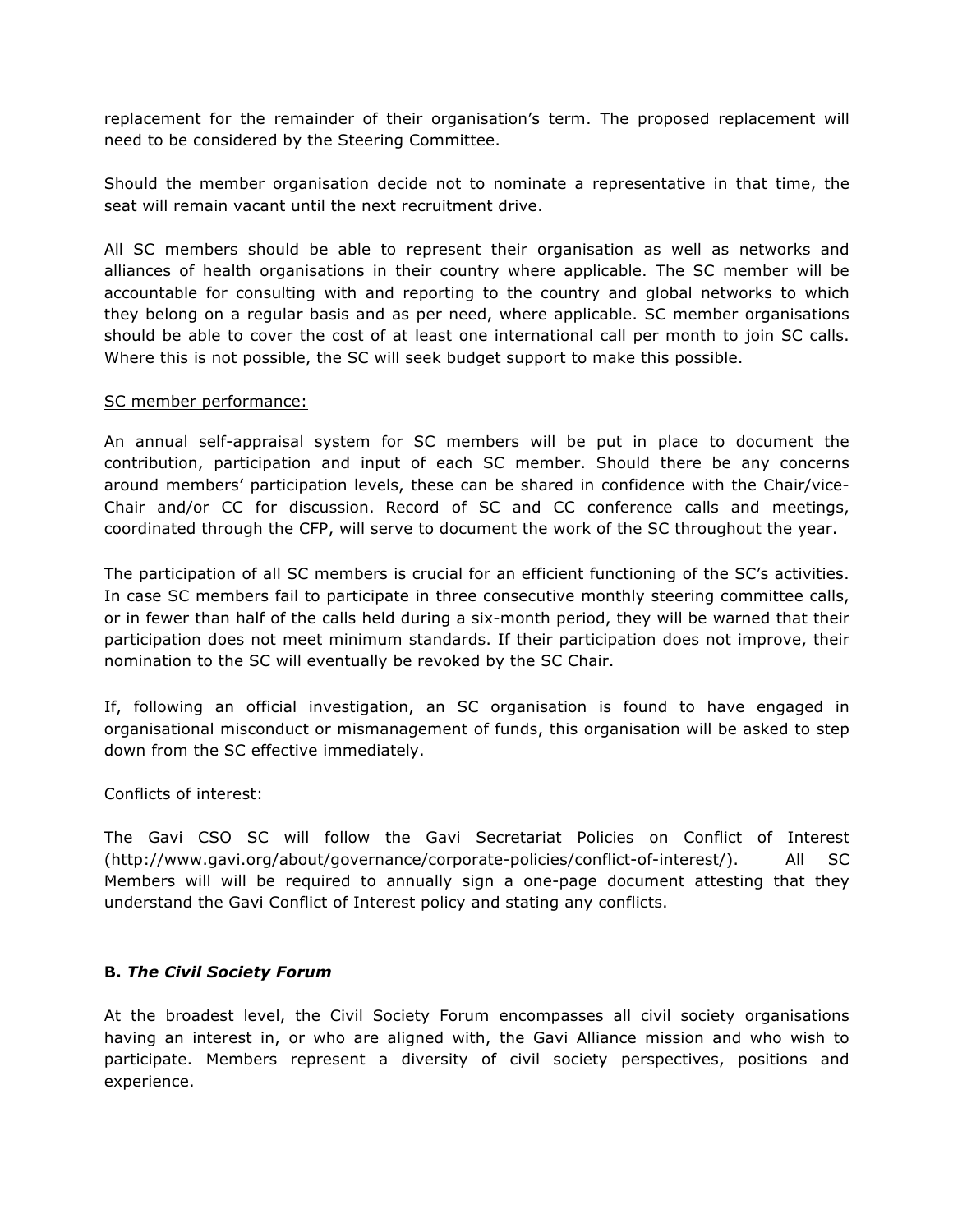Organisations wishing to become Civil Society Forum members must be legally recognized and registered in their home country as a CSO working in immunisation and/or public health. In countries where there is a Gavi-supported National CSO Platform, the organisation should first register with their national platform. An individual wishing to participate in the Forum should be engaged in immunisation and public health.

## Responsibilities of *Civil Society Forum* members include:

a) Participate on time-bound Gavi CSO Constituency working groups when appropriate/requested.

b) Provide the link with communities and countries by feeding information up to the Steering Committee.

c) Provide viewpoints on various Gavi Alliance policies, programs, and strategic or policy decisions to be taken by the Secretariat, Board, and other Gavi Alliance entities, as appropriate.

d) Advocate for increased resources, both domestic and international, to support immunisation.

e) Advocate for the role of civil society in immunisation, child health and health system strengthening.

f) Actively support country efforts to achieve high immunisation coverage levels and the effective use of Gavi funds.

g) Nominate (or self-nominate) prospective members of SC, Gavi Board, and Gavi committees or workgroups.

h) Strengthen coordination and representation of civil society at country and regional levels.

Requested membership will be reviewed by the CFP-- approval will be the norm. Denial will be exceptional, and based on lack of alignment of stated criteria or a conflict of interest.

A group of Constituency member organisations may form a special-interest caucus within the Constituency (example: FBO caucus, Francophone caucus, Southern CSO caucus, Northern NGO caucus). To be officially recognized as a caucus within the Constituency, the member organisations seeking to establish the caucus must submit a proposal to the SC for consideration stating the following:

- Proposed caucus membership
- Caucus focal point

Caucuses remain under the umbrella of the CSO Constituency and the guidance of the SC.

## **C.** *The Communications Focal Point (CFP)*

The CFP is paid staff, and is a non-voting member of the Steering Committee and supports the activities of the Steering Committee and the broader Civil Society Forum.

The CFP will be recruited by the agreed host agency, involving SC members in the recruitment panel. The CFP will serve under the terms of a mutually-agreed contract and is subject to the norms and practices of the CFP host agency.. See CFP Terms of Reference in Annexes.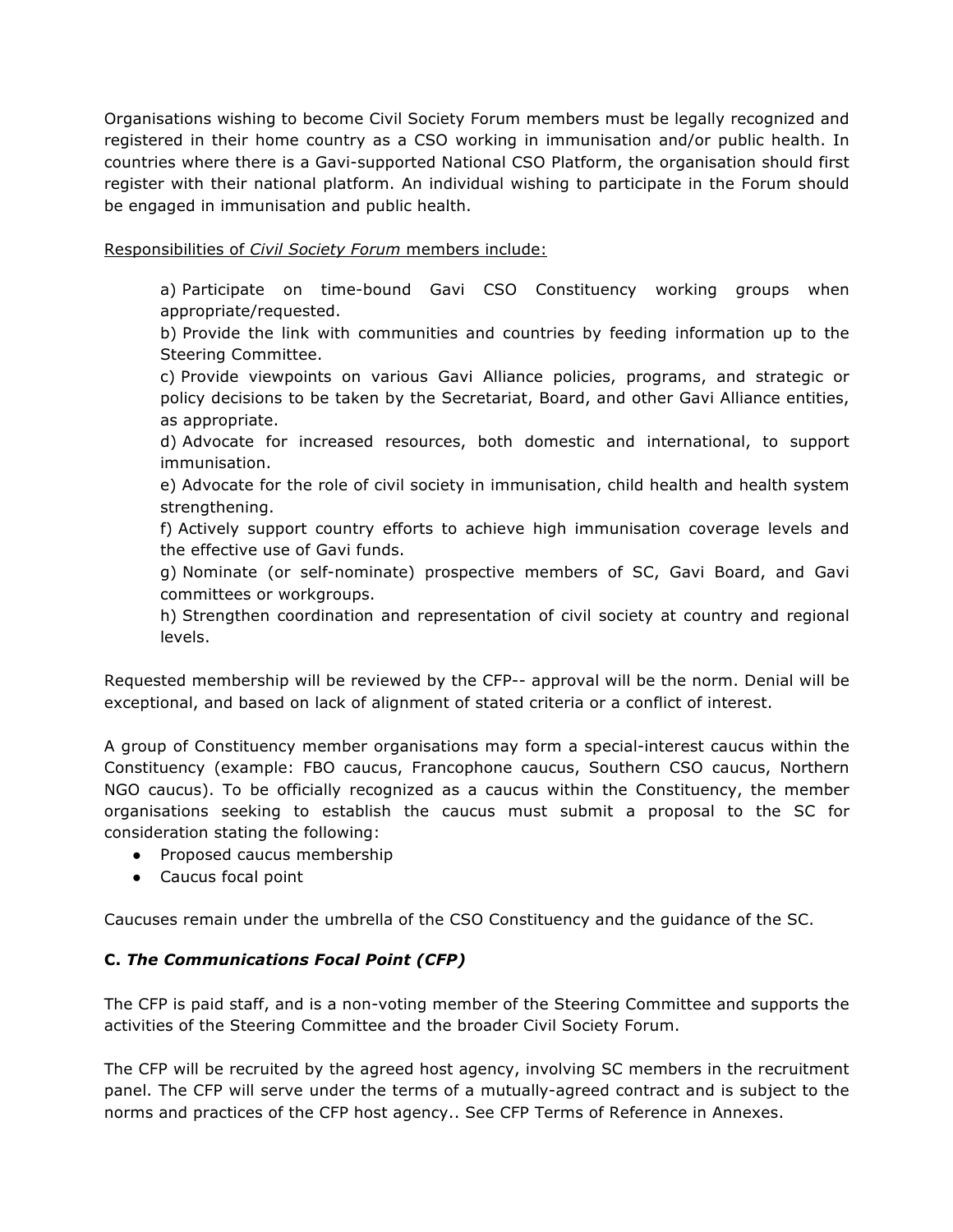## *D. OAG Coordinator*

The OAGC is paid staff, and is a non-voting member of the OAG and supports the activities of the OAG and the country-level platforms project.

The OAGC will be recruited by the agreed host agency, involving SC members in the recruitment panel. The OAGC will serve under the terms of a mutually-agreed contract and is subject to the norms and practices of the OAGC host agency. See OAG Coordinator Terms of Reference in Annexes.

### *E. Host Agency*

Every two years, the Coordinating Committee will review the performance of the CFP and OAGC host agency.

### *F. The Special Advisor*

The Special Adviser to the CSO Board member is appointed by Gavi, on the recommendation of the Board member, and is normally based in the Board member's location. The Special Adviser is evaluated on an annual basis by the Managing Director of Governance at the Gavi Secretariat, who will consult with other relevant persons as appropriate. The Special Advisor is an ex-officio (non-voting) member of the CSO SC.

See Special Adviser Terms of Reference in Annexes.

#### *G. Officers/Representatives of the CSO Constituency*

1) Chair and vice-Chair of the Steering Committee – The Chair's term will be for one year. The vice-Chair of the Steering Committee will normally step up to the position of Chair after the Chair has fulfilled his or her term. If for any reason this is not possible (for example, the organisation's term on the SC is ending or the organisation does not wish to serve as Chair), the Chair will be elected by SC members during a bi-annual SC meeting. Only currently serving SC members are eligible to vote. The outgoing Chair will lead the process and will begin by asking for nominations. A candidate may selfnominate. In all cases, a nomination must be seconded by an SC member. If more than one candidate is nominated, a vote will be held by secret ballot. The vice-Chair will be selected following the same election process. The term of the vice-Chair is one year.

The Chair will have as primary tasks to call and preside over meetings of the SC and to supervise the CFP. The Chair will also have important oversight functions, including establishment of agendas for meetings, ensuring follow-up on agreed activities, soliciting and selecting volunteers for Constituency activities, and overseeing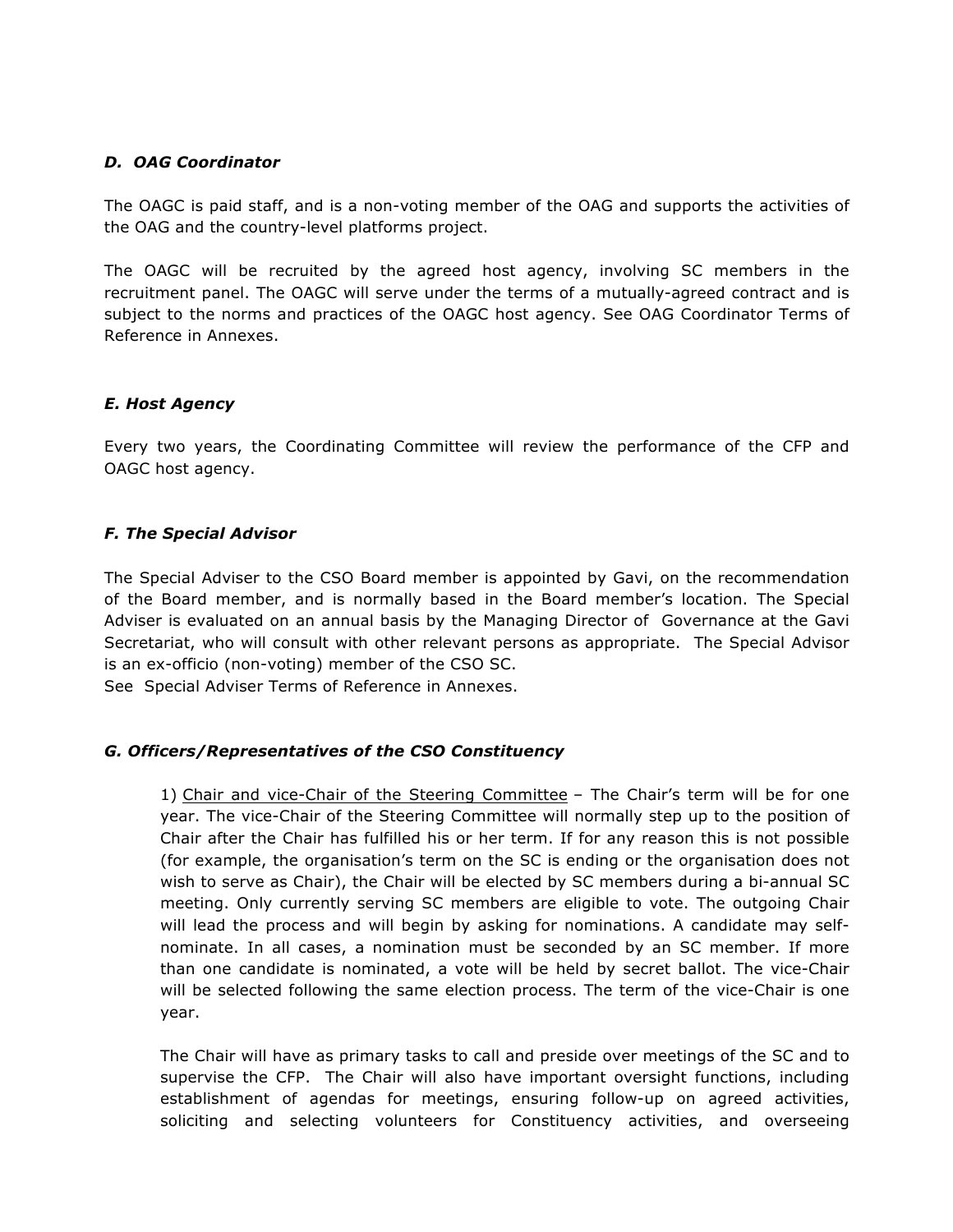Constituency processes. The Vice-Chair will assist the Chair in these functions and serve as Acting Chair in the absence of the Chair.

2) CSO representative and alternate on the Gavi Alliance Board - the CSO representative and alternate on the Gavi Alliance Board will be nominated by the SC. The term of each will be two years. Although nominees with Gavi CSO Steering Committee experience will be given preference, an open call for nominations will be sent out via the Gavi Civil Society Forum and other international health CSO Constituencies. The alternate will be nominated to assume the Board position at the end of the representative's term. Consequently, every two years the SC will nominate a Board alternate and the current alternate will be nominated to assume the Board representative position. Generally speaking, the representative and alternate will be from different geographic regions and of different gender representation. The Board representative and alternate will be members of the SC with voting privileges for the duration of their term. The main role of the CSO Board Representative and Alternate is to represent the views and interests of the Gavi CSO SC and larger Civil Society Forum.

3) CSO representatives on Gavi Board Committees – Civil Society representatives to Gavi Alliance standing committees (such as the Program and Policy Committee) will be nominated by the SC based on individual expertise and interest and subject to Gavi Board policies. The term will be determined by the CSO SC. Civil Society representatives to Gavi standing committees will be members of the SC, with voting privileges for the duration of their service on the relevant committee. The main role of the CSO representatives to the Gavi Board Committees is to represent the views and interests of the Gavi CSO SC and larger Civil Society Forum.

4) Coordination Committee- The Charter establishes a Coordination Committee (CC) to facilitate the work of the SC. The CC is comprised of the SC Chair and vice-Chair, the CSO representative and alternate on the Gavi Board, the Special Advisor, the PPC member, the OAG Chair, and the CFP. The CC feeds back to the wider SC through the monthly SC teleconferences, and by sharing write-ups of CC calls. See Coordinating Committee Terms of Reference in Annexes.

5) Oversight Advisory Group (OAG) - The Oversight and Advisory Group (OAG) is established by the Gavi CSO Steering Committee to provide oversight and support to the Gavi CSO Country Platforms project. See OAG Terms of Reference in Annexes.

6) Time Bound task teams - Civil Society representatives may be asked by the Gavi Secretariat and other Gavi partner organisations to participate on time-limited work groups or time-bound task teams and will be nominated by the SC based on expertise and interest. The appointment will be for the duration of the task and follow up.

The performance of all Officers/Representatives will be subject to annual review by a subgroup of the SC and, if unsatisfactory, can lead to their removal. The sub-group will typically include the Chair/Vice Chair and at least one other SC member and may be supported by the CFP if requested by the Chair.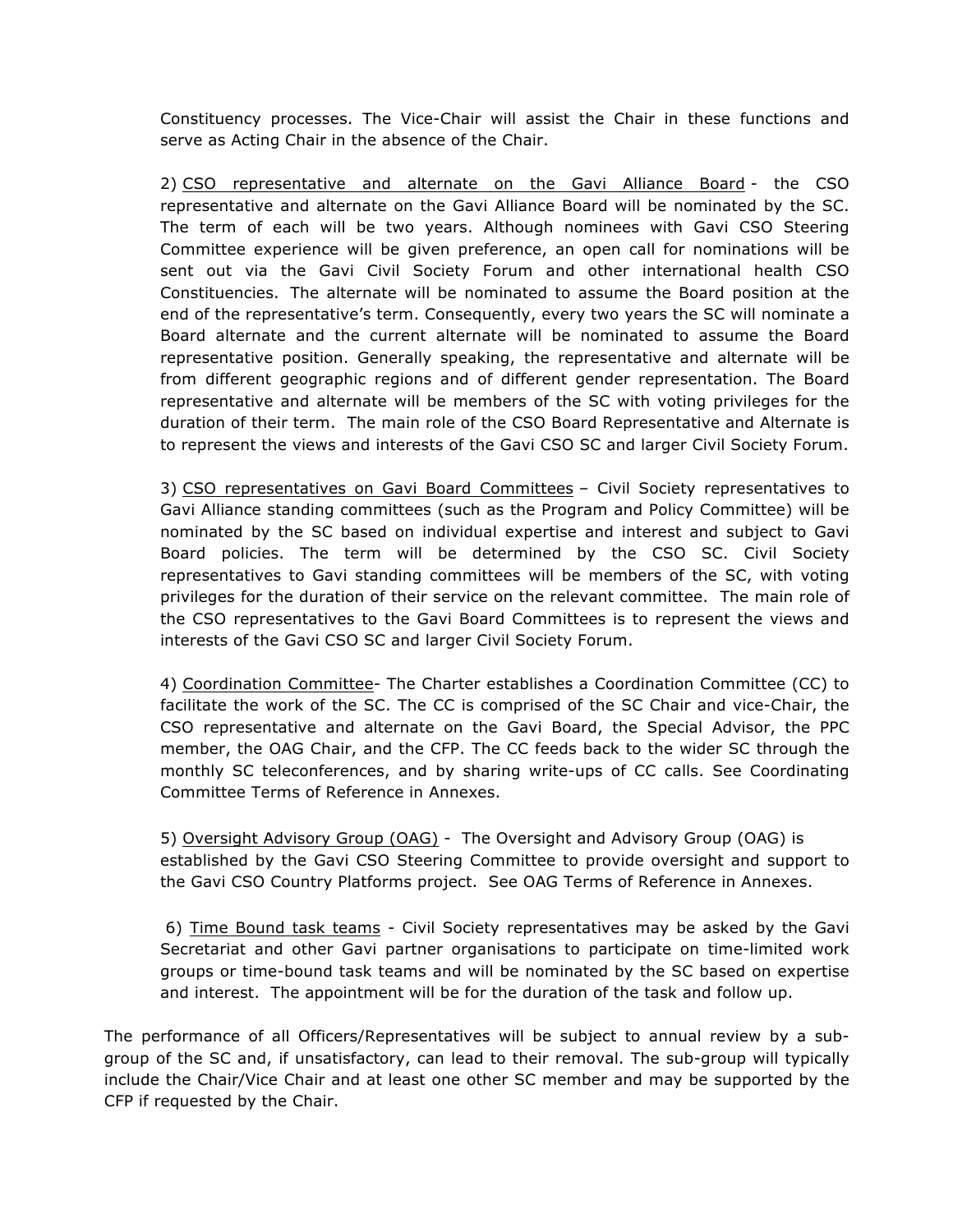When a CS representative is requested for a Gavi-established body (Secretariat, Board, or other governance or technical body), a communication should be sent from the Gavi Secretariat to the Communications Focal Point, who will pass the information on to the CC and the wider SC. The CC will be responsible for communicating the CSO nominee to the Gavi Secretariat. Requests from the Secretariat should come in a timely manner so that the process to nominate an appropriate Civil Society representative can be done in good time.

## **IV. Norms, processes, and procedures**

## *A) Steering Committee functioning*

The SC functions through a number of means:

- Monthly conference calls or web conferences held on a pre-established schedule, with agenda items submitted to the entire group at least 48 hours in advance. The conference calls allow for follow up of items that are underway, the sharing of new information and the opportunity to take urgent decisions if needed.
- Two face-to-face meetings held per year. Preparations for the meeting are made by a self-nominated working group of SC members led by the SC Chair based on current events and planned activities.
- Information shared via the CSO Constituency website and e-communication platform.
- Emails via an internal SC mailing list to permit sharing and action in between the conference calls.
- Small working groups convened when needed.

A quorum for a meeting (either teleconference or in person) will be a majority of voting members. To take definitive action, a majority of voting members present at the meeting must support the action.

#### *B) SC functions with respect to the CS Forum*

The SC is accountable to the broader Civil Society Forum to:

- Establish an effective means of communication with the CS Forum
- Clearly identify expertise in the CS Forum that can be used for advocacy
- Relay needed information to the broader Forum
- Identify the most efficient ways of regular communication with southern and lessaccessible CSOs and define the periodicity of those communications
- Prepare a general meeting of the CS Forum when possible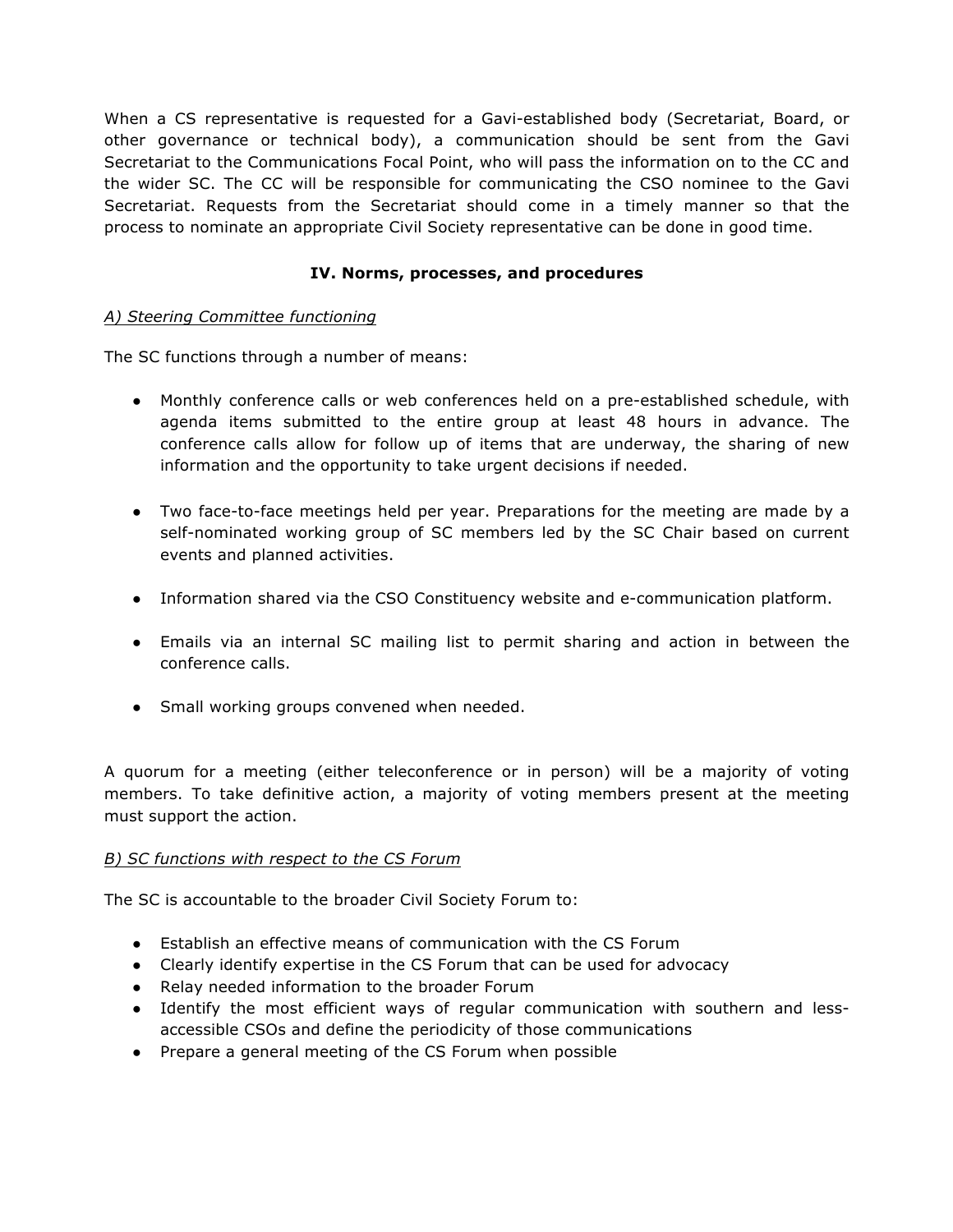## *C) External relations procedures/processes*

The relationships with the Gavi Alliance Board are principally made through:

- The board member and alternate, who are primarily responsible for the relationship with the Gavi Board
- Members of Board committees (PPC, etc.) also keep the SC up to date and can initiate action. These roles are actively supported by the SC. When needed, more support from the entire Forum is mobilized

The relationships with the Gavi Alliance Secretariat are principally made through:

- The SC Chair and vice-Chair
- The CFP, who makes the link with the Secretariat regarding follow-up of the different activities underway or planned
- As relates to the Gavi CSO Country Programs Project, the OAG Chair and the OAG Coordinator may also be in frequent contact with Secretariat staff

The CFP should be in copy or notified of all SC member communications with the Gavi Secretariat. Regular in-person meetings with the Gavi Secretariat will be held at least monthly to facilitate the flow of information, provide updates on critical work and share feedback from the CS community on ongoing tasks.

## *D) Reports on Gavi-supported work or travel*

Constituency members, including SC members, who participate in Gavi-supported activities such as country visits, task teams and working groups are expected to provide brief summaries of these activities to the SC and to lead on any required follow-up.

## *E) National or regional Gavi Alliance CSO Coalitions/networks*

National or regional Gavi Alliance CSO coalitions/networks should be formed to strengthen and coordinate CSO activities within a country or region. Formation of such coalitions/networks must be done in conjunction with the Gavi CSO Steering Committee. Coalitions/networks may not use the name Gavi CSO Constituency coalition/network without express permission of the Gavi CSO Steering Committee. Whenever possible, these coalitions/networks should be part of larger health-focused networks. In addition, caucuses (e.g., faith based organisations, francophone CSOs) may be formed using the same provisions.

## *F) Representing the Gavi Alliance Civil Society Constituency in public*

Any member of the Gavi CSO Constituency can speak for the Constituency *when presenting positions that have been approved by the Steering Committee*. Many CSOs have interests beyond the activities funded by the Gavi Alliance and the Gavi Alliance does not address all issues related to immunisation. Consequently, members must be careful to differentiate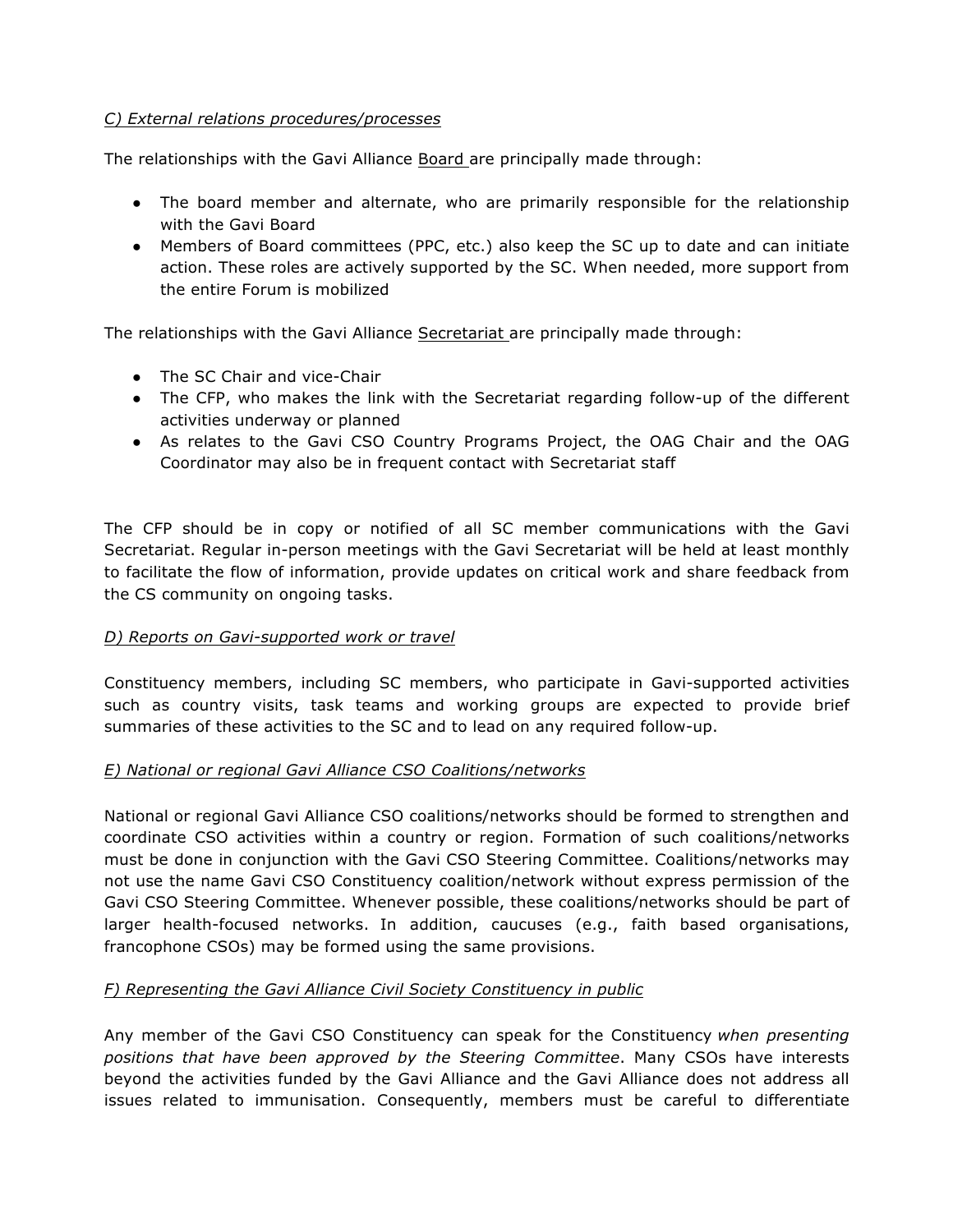between their own views and those that have been approved by the Steering Committee and not present their personal/organisational views as representing the entire Constituency.

## *G) Funding of Civil Society Constituency activities*

Gavi CSO SC receives foundational support from the Gavi Secretariat. This support is essential. However, if the Constituency wishes to expand its support to include other sources, it will actively pursue such support.

### *H) Duration and amendment of charter*

This revised charter now replaces the 2013 version effective immediately and will be revised again in June 2018. The SC Chair can request extraordinary revision should the need arise and with the agreement of the Coordination Committee. Each revision will seek approval of the SC by majority vote.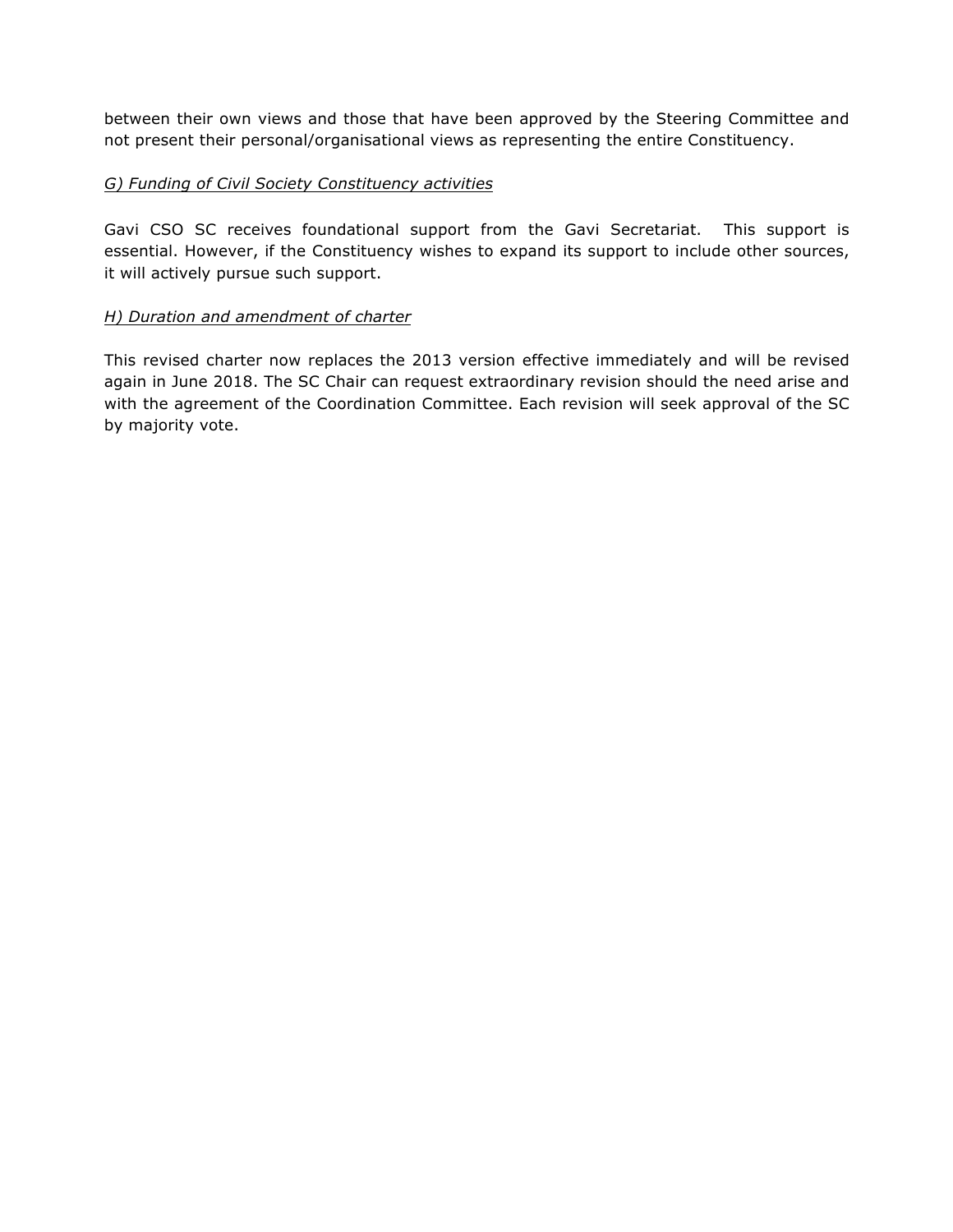## **Annex I**

## **Terms of Reference (ToR) for the Coordinating Committee**

## Objectives:

The Coordination Committee (CC) is established to support the functioning of the Steering Committee (SC) and respond to routine needs. It is also responsible for ensuring efficient communication at all times. The CC has been established to strengthen communication and coordination processes between the SC and the Gavi Secretariat, as well as within the SC.

## Membership:

Board Member Alternate Board Member Chair of Steering Committee Vice Chair of Steering Committee Communications Focal Point Chair of the Oversight Advisory Group

### Mode and frequency of communication:

The Coordination Committee will have monthly teleconferences and additionally whenever needed.

The Coordination Committee will:

- 1. Review documents and reports received from Gavi secretariat and draw the attention of SC to issues that require decision/action
- 2. Provide oversight and guidance to the CFP for matters concerning the SC, broader CSO Forum and the Gavi Secretariat

3. Lead on drafting agendas for steering committee meetings and share with all SC members for review and final agreement. The CC will include members of the SC or wider constituency as and when required

- 4. Participate in meetings or teleconferences with the Gavi Secretariat as requested
- 5. Coordinate the selection process for steering committee members
- 6. Coordinate the selection process for the CSO Board and alternate Board members
- 7. Coordinate the selection and nomination process for different Gavi Alliance committees, task teams and partner events as required
- 8. Provide the SC with feedback and updates at least once a month

## Reporting:

All communications and meetings held with different stakeholders by the CC will be recorded and minutes of these meetings will be shared with SC members for information purposes, feedback and proposed action.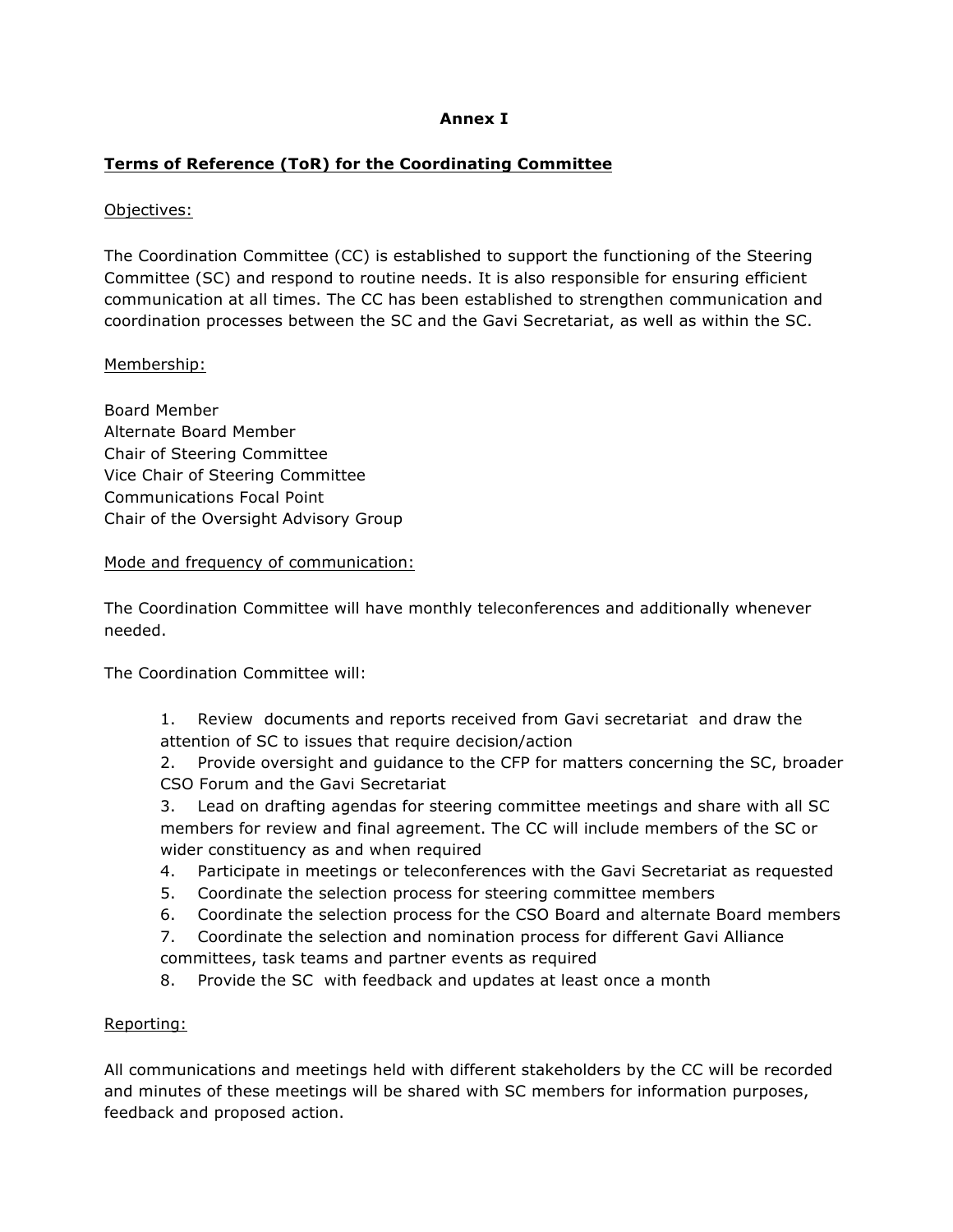## **Annex II**

## **Terms of Reference (ToR) for the Communications Focal Point**

#### **Job Purpose**

The **Gavi CSO Constituency Communications Focal Point** serves as de-facto Secretariat of the Gavi CSO Constituency and Steering Committee, facilitating and coordinating the work of both bodies. The CFP is the primary link between the Gavi Secretariat and the CSO Steering Committee and leads on strategic communications on behalf of the Steering Committee and wider Constituency. The CFP also works towards maximizing the Constituency's role within the Alliance by advising the Steering Committee on strategic opportunities to advance civil society's priorities, interests and engagement.

#### **Job Duties and Responsibilities**

#### **Strategic Advisory Services:**

- Keep up-to-date on Gavi policy development by participating in meetings and teleconferences of Gavi task teams and working groups.
- Ensure the Steering Committee is well informed on key policy, governance and management issues in support of their Constituency leadership role.
- Support and advise Gavi CSO Steering Committee representation to the Strategic Advisory Group of Experts on Immunisation (SAGE).
- Advise and guide the Steering Committee and its representatives on navigating Gavi's politics and processes, ensuring that the interests of the wider Constituency are central to SC initiatives and positions.
- Provide guidance to departments and individuals in the Gavi Secretariat regarding how to productively engage with Gavi's civil society partners, Constituency and SC.
- Facilitate Gavi consultation with the Civil Society Constituency and Steering Committee.
- In consultation with the Steering Committee, work closely with identified key civil society organizations to strategically develop the Constituency.
- Serve as a non-voting member ex officio of the Steering Committee.

#### **Constituency Systems and Process Management:**

- Coordinate and manage, on behalf of SC leadership, the SC member recruitment process and Gavi Board Alternate member recruitment process.
- Coordinate and manage, on behalf of SC leadership, Charter versions and revision processes.
- Coordinate, manage and plan, on behalf of the SC Chair, bi-annual SC meetings and annual broader gathering of the Constituency (where funding exists).
- Coordinate, manage and guide, on behalf of the SC, overall engagement of the SC and Constituency during large Gavi events (Gavi Partners Forum, Gavi Replenishment events and activities).
- Report to SC Chair on a quarterly basis regarding financial status of Gavi grant.

#### **Communication:**

• Serve as primary point of contact between the Gavi Secretariat and the Steering Committee and Constituency.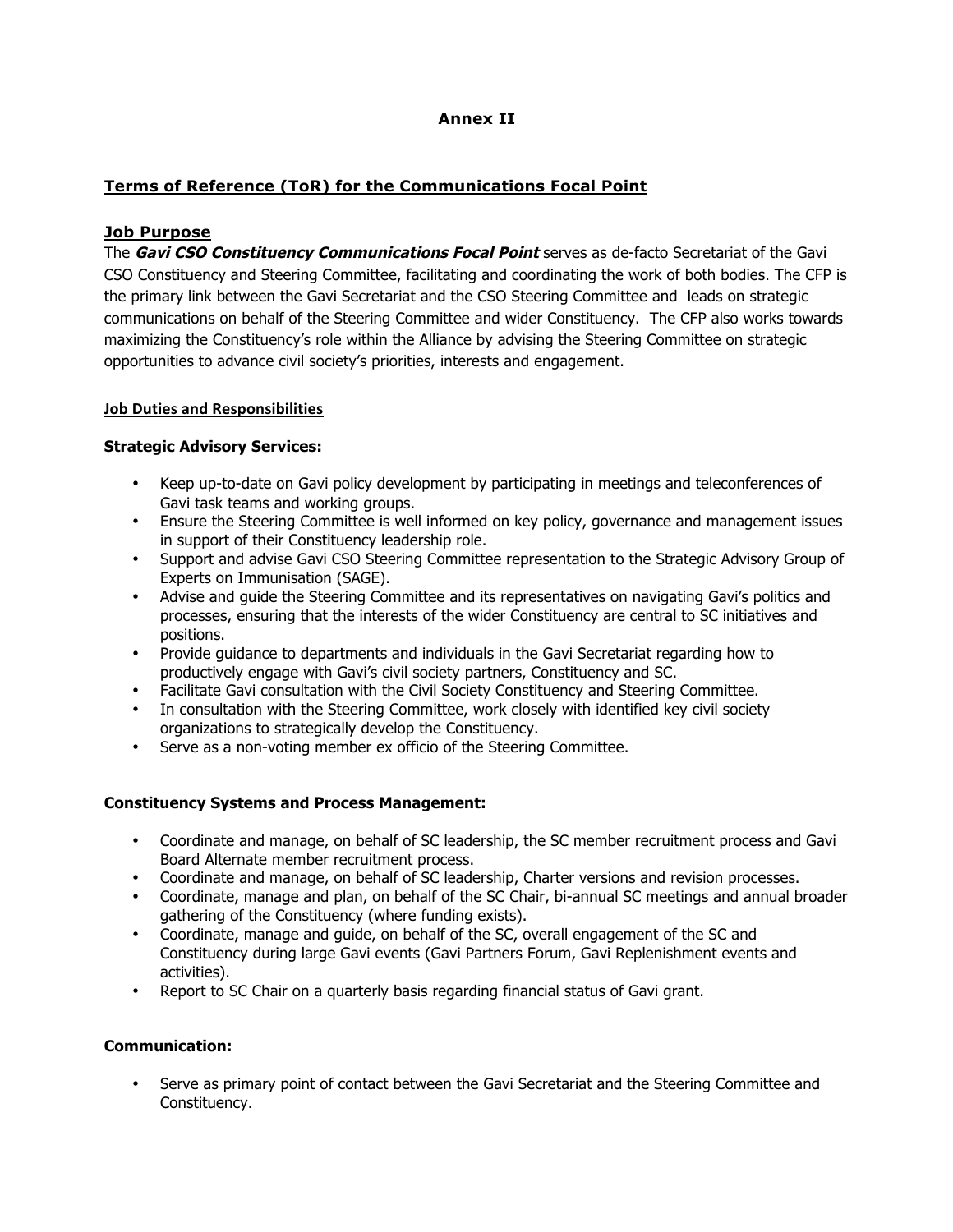- Facilitate communications, in both English and French, among Steering Committee members and between the Steering Committee and Constituency.
- Serve as primary liaison with other Global Health Partnership CSO Constituencies, including the Global Fund, UNITAID, UNAIDS, IHP+ and Stop TB.
- Develop and manage communications tools for the CSO Constituency and Steering Committee (ex. google listserv, website, routine teleconferences).
- As appropriate, attend Gavi Board meetings as part of CSO delegation, reporting back to wider CSO Constituency on strategic implications of Gavi Board decisions.
- Manage, analyse and update Gavi CSO membership resources and opportunities (available technical assistance on various areas such as logistics, health financing, health policy, social mobilization, vaccine management, etc.; grants; training and partnership opportunities).
- Undertake other pertinent assignments that the SC, through the Chair, might ask to be performed.

Added from the SC

The CFP will coordinate closely with the OAGC on OAG issues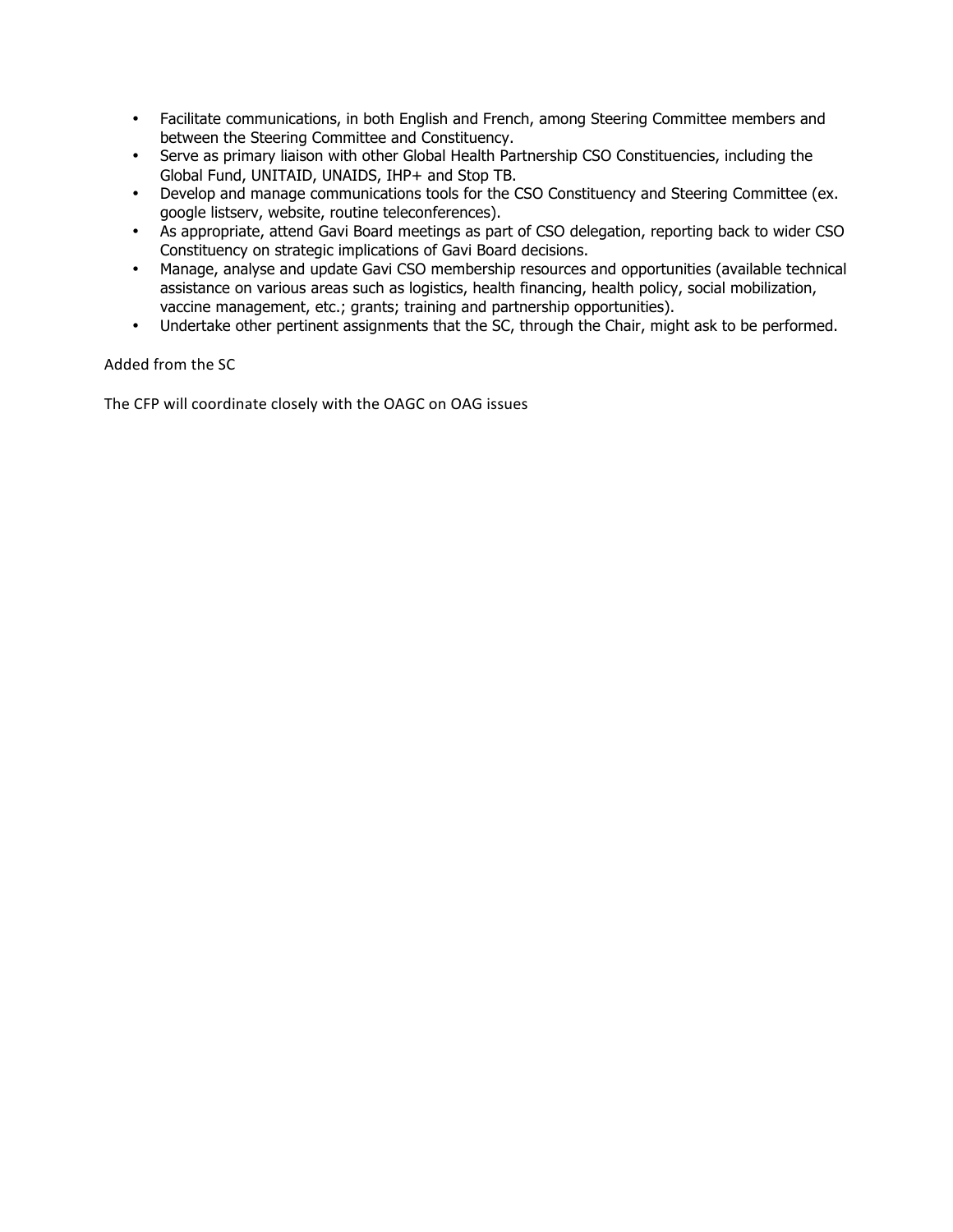## **Annex III**

## **Terms of Reference (ToR) for the Administrative Assistant**

#### **Principal duties**

Meeting planning: Organize logistics for Gavi CSO meetings, including participant travel, invitation letters, visa assistance, hotel accommodation, per diems, catering, meeting room arrangements, logistics packets, etc. The Admin Assistant is expected to attend first day ofthe OAG meetings and all of the Steering Committee meetings.

Travel organisation: Organize travel for OAG and Gavi CSO Steering Committee members whose participation in meetings and conferences will be covered by the service agreement between Gavi and IFRC.

Finance and payments: Work with IFRC's Legal and Finance Departments to facilitate contracts and payments relating to Gavi CSO work; liaise with finance department for matters in relation to the Gavi Alliance.

Communications: Update and improve Gavi CSO webpage as requested; work with Catholic Relief Services to ensure all CSO programmatic content is up to date. Ensure regular updates to Gavi CSO Facebook page and propose relevant Tweet updates.

Other: Help to manage files to improve information/knowledge management for the CSO Constituency and Gavi Alliance; support ad-hoc activities organized by IFRC for the CSO Constituency; routine administrative work as requested by the CFP.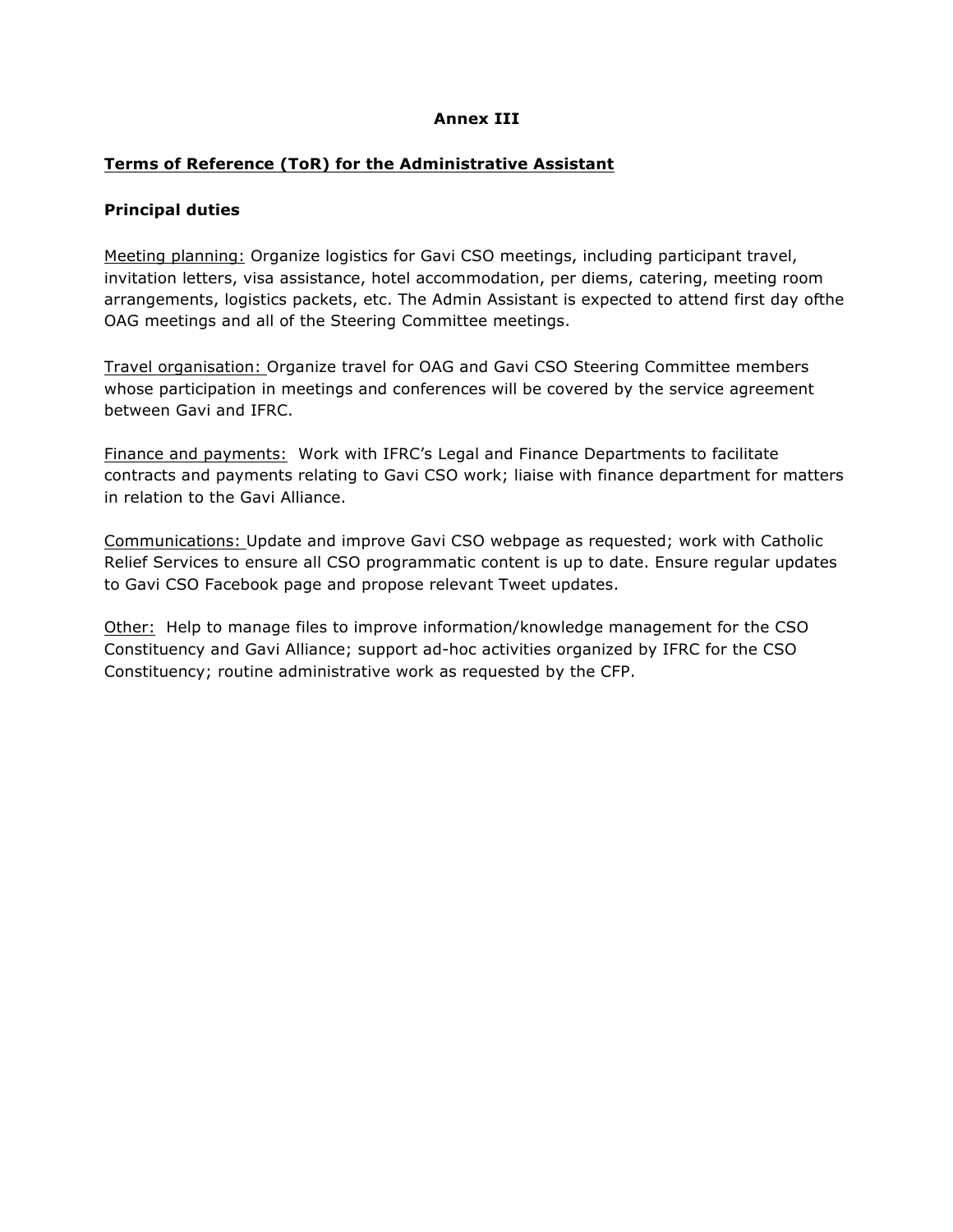## **Annex IV**

### **Terms of Reference (ToR) for the Special Advisor**

#### **I. Objectives:**

To support the role of Gavi Alliance Board Member and to maintain regular communication with the Alternate Board Member, the Board Member's constituency and close liaison with the Gavi Secretariat in Geneva and in Washington D.C. on behalf of the Board Member.

### **II. Deliverables:**

The Special Adviser will:

- Develop a strong understanding of all Gavi policies and any changes and liaise closely with the Gavi Secretariat teams.
- Actively consult and communicate with the developing country [CSO] constituency before and after Gavi Board related events such as meetings and teleconferences by circulating within the constituency all documents and materials, within one working day of receipt from the Secretariat, and to prepare and support members of the Board and committees for their respective deliberations and communications on key issues to the constituency.
- Provide a quarterly update to the Secretariat on the development and maintenance of an extensive network of contacts with the constituency. Distribution lists for these contacts should be maintained and circulated to the Secretariat with the quarterly reports and should include designated focal points and sub-focal points within the constituency to ensure that information related to Gavi is widely distributed.
- Ensure that all communications from the Gavi Board and Secretariat are distributed to all contacts within the constituency within one working day of receipt from the Secretariat. This should include the decisions from meetings of the Board and Board Committees, including implications for the constituency arising from those decisions. This may require the ability of the Special Adviser to translate documents into common languages of the constituency. Such translated documents (or summaries of these documents) should be distributed to all contacts within the constituency within four working days of receipt of the original documents from the Secretariat.
- Provide a quarterly update to the Secretariat on the development of a network of expertise and knowledge within the constituency to ensure that all available resources are drawn on in the development of constituency positions related to Gavi and in supporting the development of Gavi policy.
- Support the active engagement of the constituency on Board Committees, and with other constituencies of the Gavi Board.
- Produce comprehensive briefs on a range of issues, as requested by the Board Member, as well as talking points and presentations for the Board Member's use.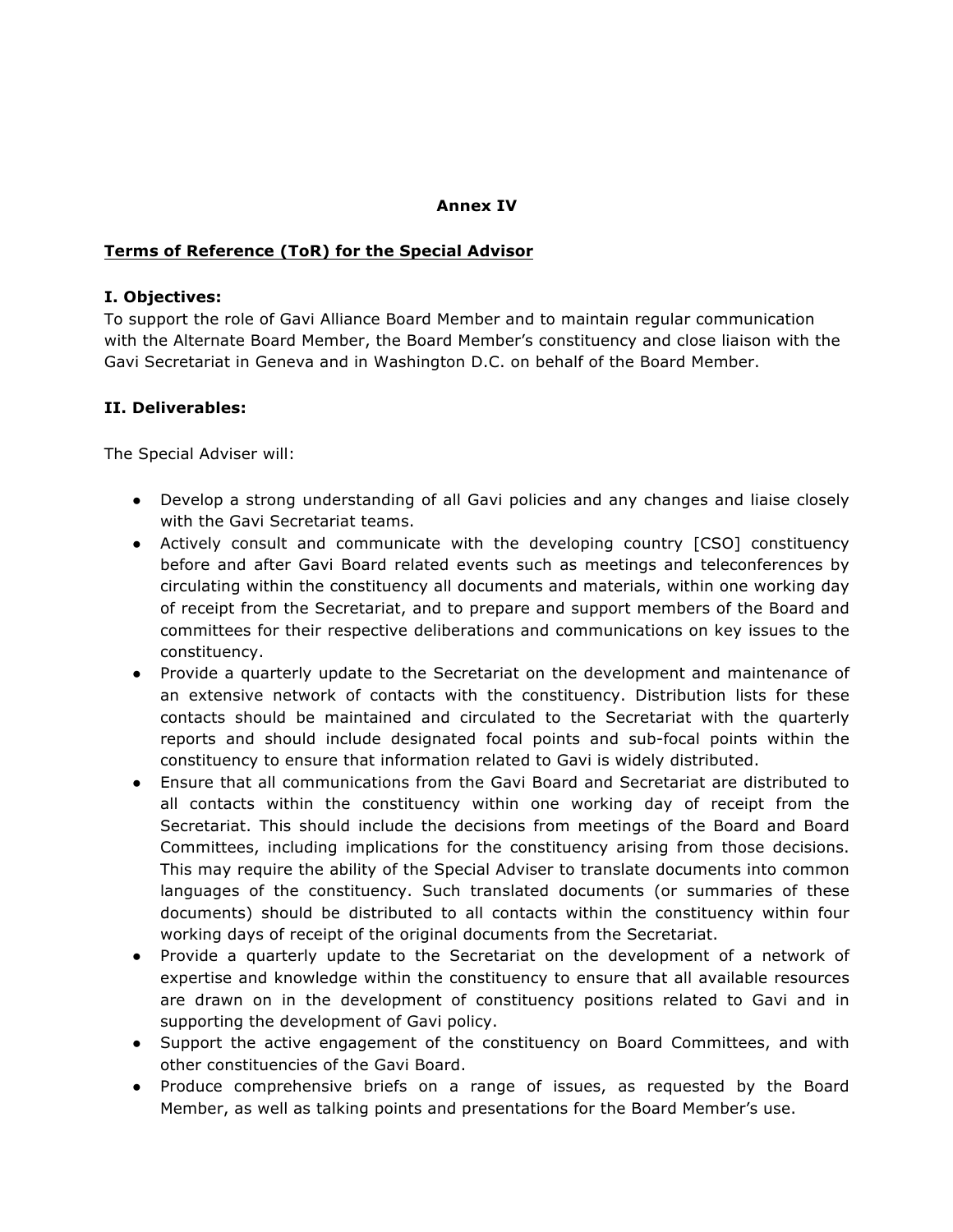- Provide administrative support in meeting scheduling and other areas, as requested by the Board Member or the Secretariat.
- Provide the Secretariat with full reports on meetings attended by the Board member with relation to Gavi issues, within five working days of the meetings.
- Organise a constituency meeting (as a side event to the WHO Regional Committee meeting or the WHA) at least once per year.
- Support the Board Member, Alternate Board Member and the constituency with the nomination process for Board Member, Alternate Board Member and/or Committee Delegates when appropriate.

## **III. Description of Services:**

- To prepare briefings to ensure that the Board Member and Alternate Board Member are well informed on key policy, governance and management issues in support of his/her role on the Gavi Alliance Board and Committees.
- To ensure that all Gavi policies, including information on the implications for the constituency, are communicated with the constituency and to get constituency feedback.
- To assist in the planning of Gavi information sessions during WHO Regional Committee meetings to ensure a high level of participation of Ministers from those regions.
- To identify opportunities for Board members to advocate for Gavi and immunisation and liaise with the Secretariat to ensure Board members are equipped with current data and messages.
- To facilitate clearance with the Gavi Secretariat of global media materials (draft speeches, articles and other communications focusing on Gavi issues) to be used by the Board Member and assist the Gavi Secretariat in tailoring Gavi global communications materials for use with the Board Member's constituency.
- To liaise with the Gavi Secretariat on behalf of the Board member, other Board members and their special advisers as appropriate; as well as the Alternate Board member and Constituency Countries.
- To provide administrative support for scheduling Gavi related events and teleconferences, as requested by the Board Member or the Secretariat.
- To work closely with interested civil society organisations in the constituency to further develop the Gavi Alliance civil society constituency.
- To perform other duties, some requiring national or international travel, as required.

## **IV. Performance**

The Special Adviser will report to and be evaluated on an ongoing basis by the Gavi Secretariat in consultation with the Board Member and Alternate Board Member and the input of the relevant contact points, against the deliverables noted above.

<sup>[1]</sup> The special adviser, like the CFP, is a non-voting member of the Steering Committee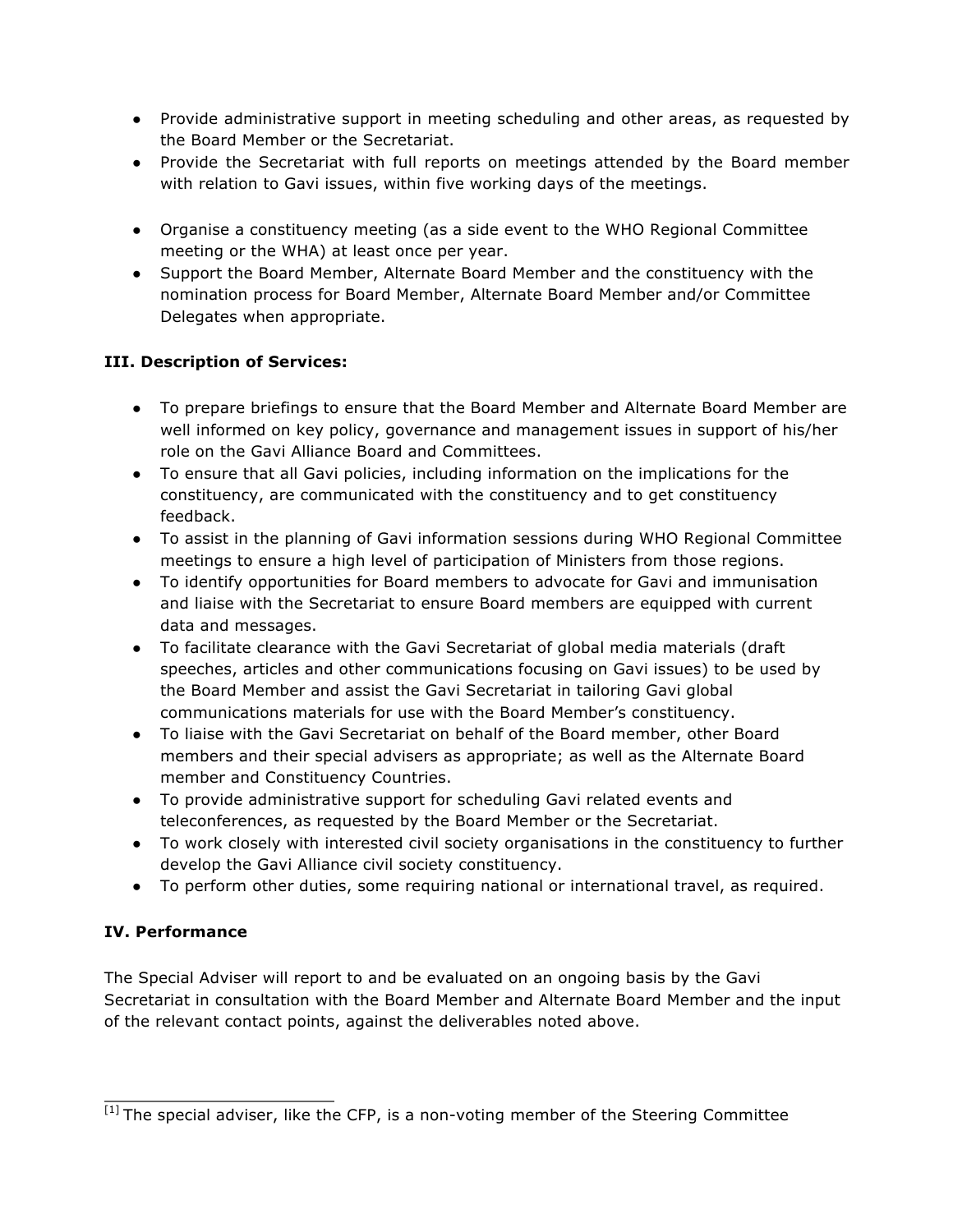## **Annex V**

#### **Terms of Reference (ToR) for the Oversight and Advisory Group**

In support of the Gavi CSO Country Platforms Project

#### **Purpose:**

The Oversight and Advisory Group (OAG) is established by GAVI CSO Steering Committee (SC) to support the Grants' Manager for the GAVI CSO Constituency project, which aim to i)establish functional civil society platforms to engage in immunisation and health system strengthening processes, ii) increase the capacity of country-level CSO platforms to engage in discussions around health systems strengthening (HSS) activities, iii) ensure that target country governments and development partners recognize and engage with established CSO platforms and iv) link communities with immunisation and health systems.

The OAG will support the Grants' Manager to ensure that activities lead to progress in creating, strengthening and sustaining civil society engagement in health systems and overall national health sector policy, planning, budgeting and monitoring processes.

The OAG will also bring the voice of Civil Society to the Steering Committee through the implementation of the Project.

#### **1. Key Responsibilities:**

#### **PROJECT MANAGEMENT**

- 1. Selection of Grants' Managers
	- o Facilitate the selection process: creating a list of criteria for selection, filtering applications, soliciting input from SC
	- o Provide guidance to SC for final selection
	- $\circ$  Review and provide input to the draft contracts between Gavi and the Grants' Managers
- 2. Orientation of Grant Manager
	- o Facilitate the transition with previous Grant Manager
	- o Provide information on Gavi priorities and processes, the Gavi CSO Constituency and the SC
- 3. Approval of Annual Implementation Plans and Budgets
	- $\circ$  Advise and approve the selection of in-country Facilitating Organizations / Organized Platforms
	- o Review and approve of Grants' Managers' annual workplans/budgets
- 4. On-going oversight of the Project
	- o Monitor deliverables according to the Donors reporting requirements
	- o As appropriate, undertake monitoring field visits
	- $\circ$  As appropriate, support the capacity building of Facilitating Organizations\* / Organized Platforms on the HSS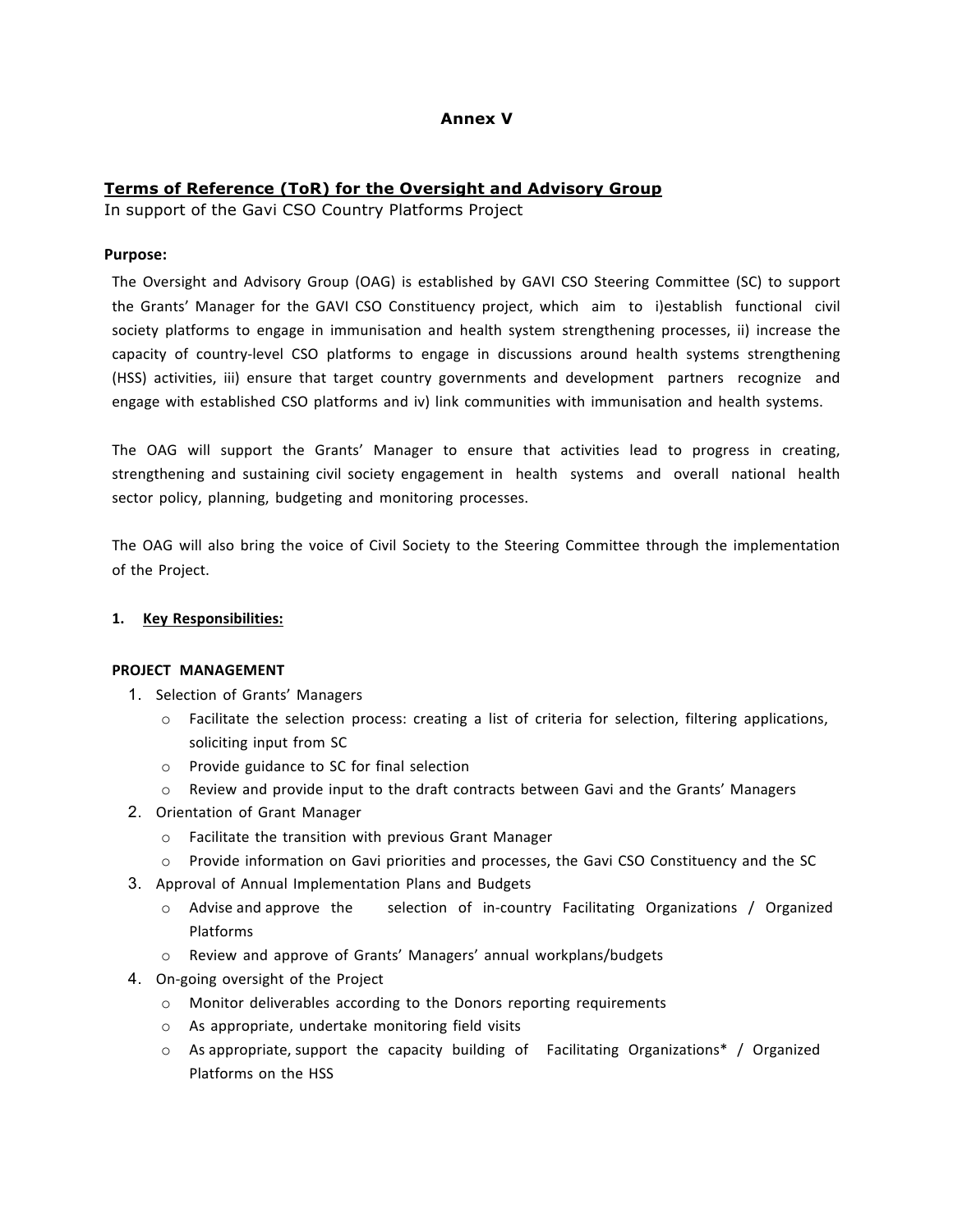- o Review and provide feedback to the Grants' Manager on draft progress and financial reports before shared with GAVI and the SC
- $\circ$  Review and provide input on lessons learned reports and other reports generated by the Project
- 5. Evaluation
	- $\circ$  Facilitate the assessment of the Project and the Grants' Manager at the end of the Project

#### **COMMUNICATION WITH THE STEERING COMMITTEE**

- 1. Report on Project progress during the monthly CC/SC calls as well as during the semi-annual face-to-face SC meeting
- 2. Obtain the SC approval for the OAG report during the semi-annual face-to-face SC meeting
- 3. In between the reports, alert the SC on potential Project risks in a timely manner
- 4. Facilitate the gathering of information for the SC (mainly for other reports, such as GVAP, etc.)

#### **COMMUNICATION WITH PLATFORMS**

1. Communicate directly, at least on a quarterly basis, with the Platforms

#### **2. Composition and Membership:**

A group of 5-9 members from the SC and broader Gavi CSO Constituency will be selected to serve on the OAG. When required, the SC will, during its face-to-face meeting, review the composition of the OAG and invite Experts according to the needs.

Membership will be offered to: (1) the GAVI CSO Board Representative, (2) the Chair of the SC, (3) Civil Society Representative on the PPC, (4) OAG Coordinator, although final approval will depend on SC Chair. This is to ensure coordination between the Project and discussions at GAVI Board level and SC. The Grants' Manager(s) will be invited to participate in the discussions, without a right to vote and will be asked to recuse whenever required by the Chair. The additional OAG members shall be selected on the basis of the Charter.

At least half of the members of the OAG will be from GAVI-eligible countries.

The OAG will be supported by the OAG Coordinator and by a team of Technical Experts, which will be selected from an established list of experts (ie. previous SC members), as per OAG needs, by the OAG and SC Chairs, as short-term paid Consultants.

#### **3. Administration and Management:**

As a subset of SC, the OAG will be overseen by the SC. The OAG Coordinator will provide necessary administrative support for the OAG.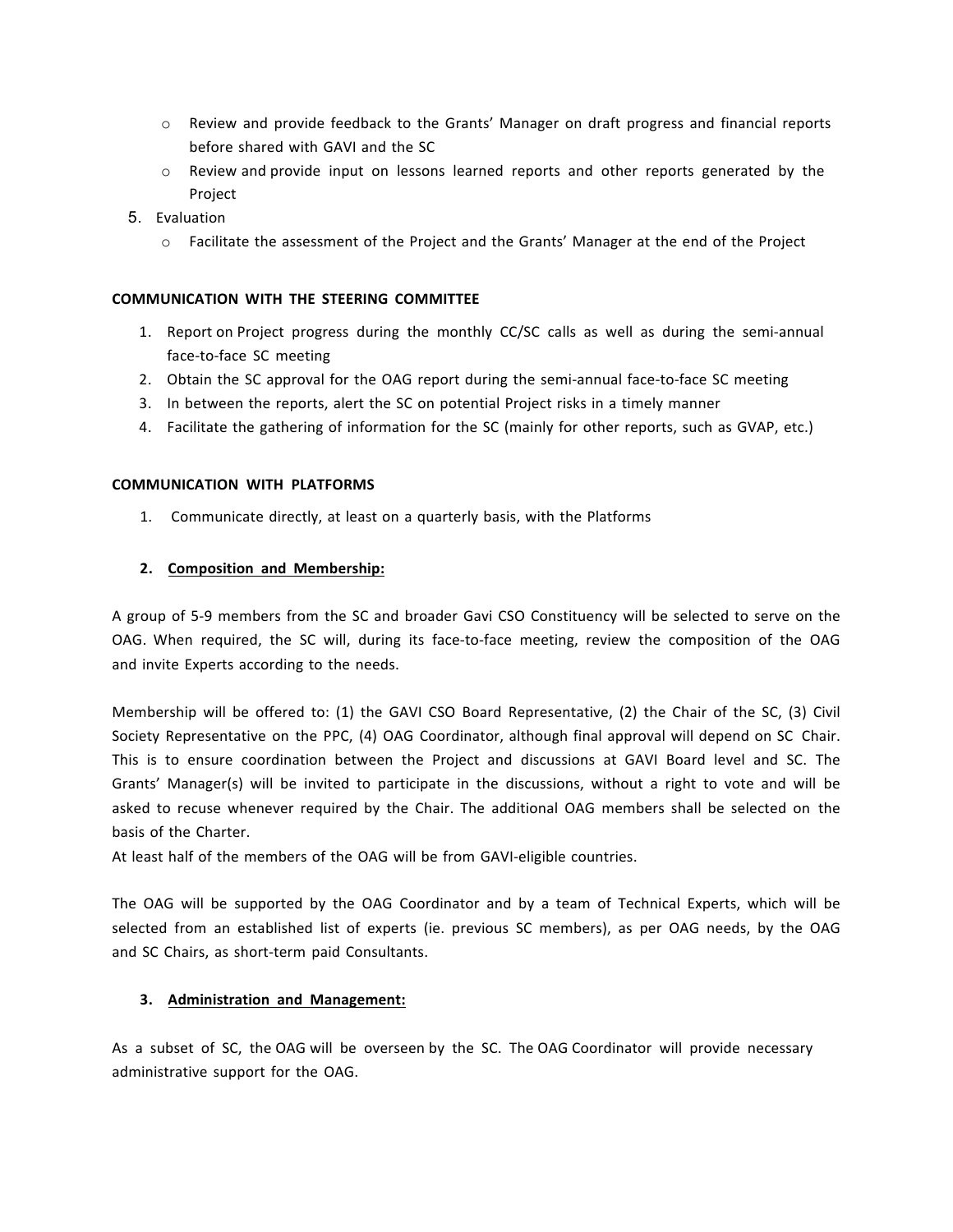#### **4. Communication and Meetings:**

The majority of interaction between the Grants' Manager and the OAG will be done by email and telephone, and at least two face-to-face meeting per year will be required. Therefore it is required that members have regular access to these forms of communication. Frequency of teleconferences will be determined collaboratively and as needed.

Line of Communication:

- The Grants' Manager will send all necessary information to all members of the OAG and the SC
- Except authorized by the Chair, no member of the OAG or the SC will respond directly to the Grants' Manager on policy-related or sensitive issues
- The Grants' Manager will endeavour to send all information for OAG review early enough to ensure the inputs are discussed
- The OAG will provide regular update to SC
- In consultation with the OAG, the Grants' Manager can also share information on the Project with other stakeholders and wider Gavi CSO Constituency

#### **5. Time Commitment**

OAG members are asked to commit up to 10% of volunteer, non-paid working time per month. Members will be required to have explicit support from their organizations in order to participate in the OAG. Membership of the OAG will be for 2 years (unless extended through decision of SC). Membership can be renewed based on decision of the SC.

#### **6. Performance Evaluation:**

OAG members will be informally evaluated on a semi-annual basis, during the face-to-face meetings. The OAG/SC Chairs reserve the right to terminate the appointment of OAG members prior to their 2- years term in case of malfeasance or nonfeasance.

#### **7. Conflict of Interest:**

OAG members will comply with the Conflict of Interest policy, as included in the Gavi CSO Constituency SC Charter.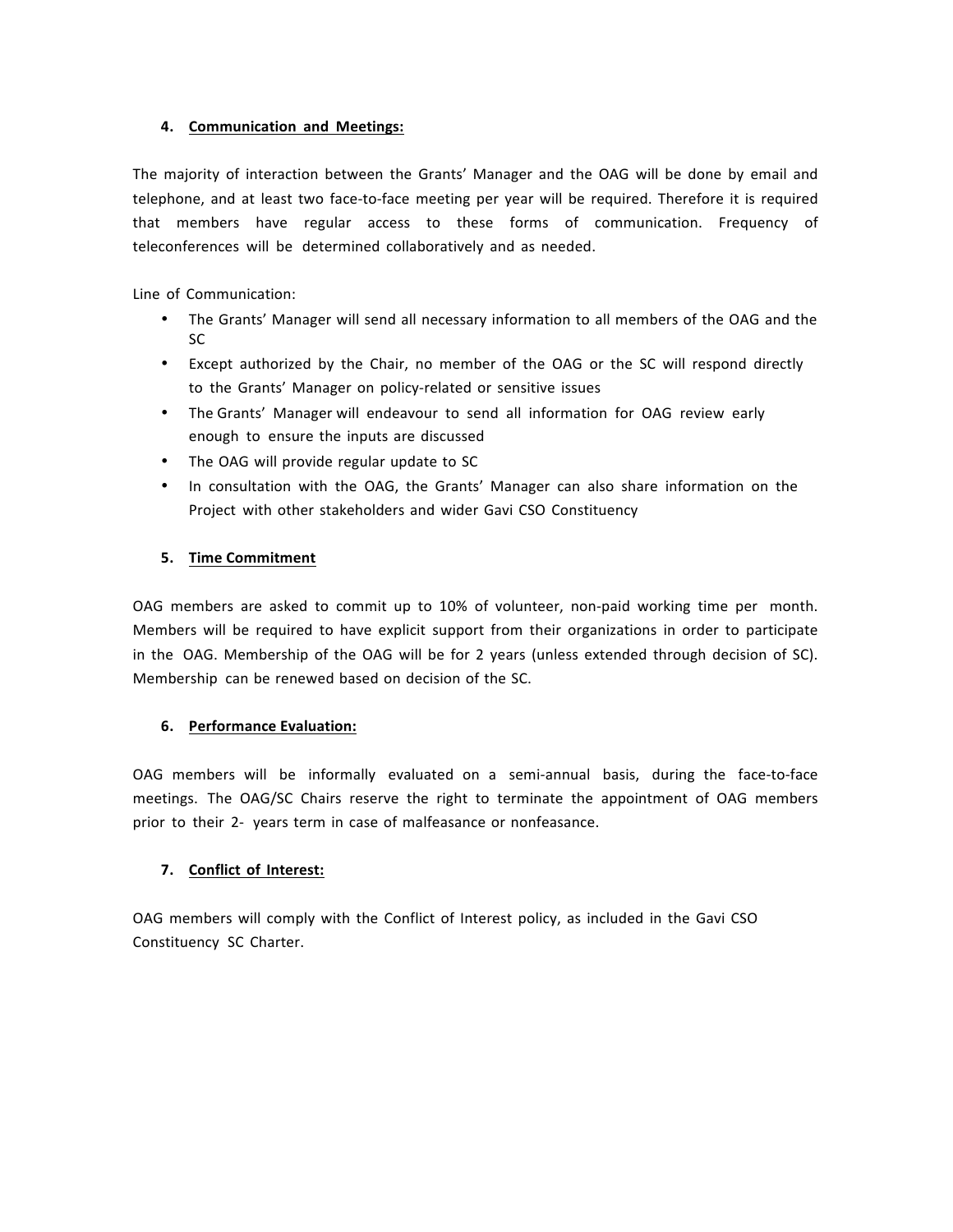## **Annex VI**

# **Terms** of Reference: **Oversight Advisory Group Coordinator (OAGC)** for the **Gavi CSO Country Platforms Project**

### **1. Background**

Civil society and civil society organisations (CSOs) play a key role in Gavi and in the achievement of the Alliance's goals and objectives. Since 2011, Gavi has supported a civil society coordination mechanism known as the Gavi CSO Constituency, led by a 20-member Steering Committee. The Constituency is comprised of more than 4000 CSOs worldwide that carry out a range of immunisation-related activities, including direct service provision, demand creation and advocacy for immunisation and health services, educating communities about immunisation and its benefits, and playing a watchdog role for government and donor accountability. CSO Constituency members include international non-governmental organisations (NGOs), national networks and organisations, local and community groups, professional associations, and academic institutions.

Since 2011, the Gavi CSO country platforms project has established national civil society platforms for immunisation and HSS in 24 countries. The overall goal of these platforms is to strengthen country- and community-level civil society engagement in immunisation and HSS. The CSO country platforms project strategy over the next two years will focus on strengthening the capacity of these platforms and ensuring their functionality and sustainability, as well as developing platforms in two additional countries. More information on the 24 national civil society platforms can be found at http://www.gavi-cso.org/cso-hssplatforms.

The Oversight Advisory Group (OAG) is established by the Gavi CSO Steering Committee (SC) to oversee the Gavi CSO country platforms project. Since 2015, the OAG has also been responsible for overseeing OAFRESS, the Francophone Africa Regional Platform for Health Systems Strengthening and Immunisation.

As the breadth and depth of the Project continues to grow, the Gavi CSO Steering Committee has identified the need for increased resources to support the OAG, an all- volunteer body, in the form of a dedicated coordinator. The OAG Coordinator shall work closely with the Chair of the OAG and key members of the Steering Committee, as well as collaborate with the Gavi CSO Communications Focal Point.

This position is funded by Gavi and hosted by IFRC.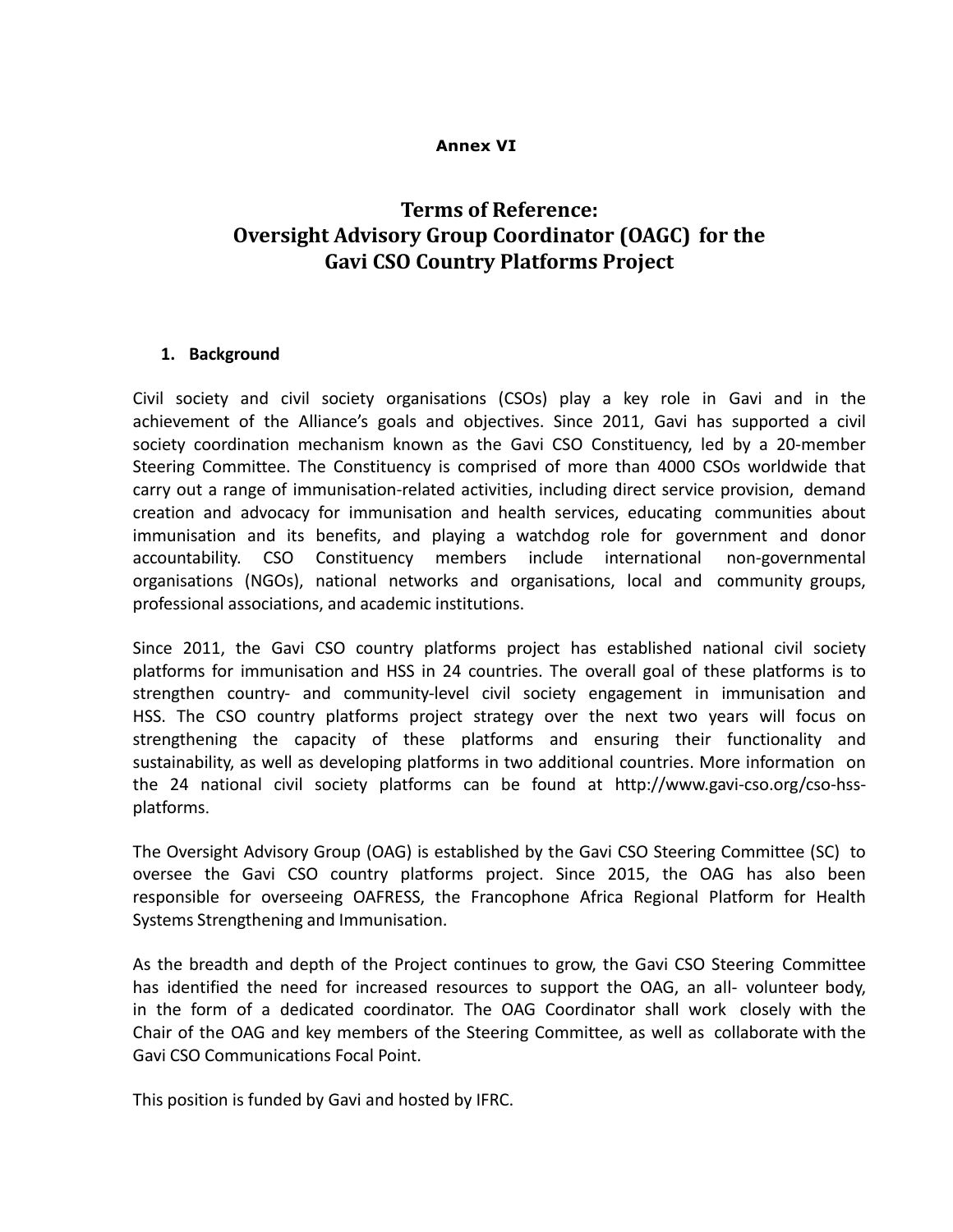## **1. Position Description**

The OAG Coordinator supports the OAG in implementing the group's mandate. Specifically, the OAG Coordinator will be responsible for the following tasks (which are not limited to):

## Communications

a) Facilitates communications among OAG members, between the OAG and Grant Managers, between the OAG and the Steering Committee, and between the OAG and the Gavi Secretariat (on non-Gavi Board related matters) in English and French, this includes synthesizing/filtering information to prevent information overload

b) Facilitates communications between CSO Country platforms and Gavi Senior Country Managers (SCMs) as well as other potential in-country partners (UNICEF, WHO, World Bank, bilaterals, international NGOs, etc)

c) Ensures communication of country platforms' views to OAG and/or Steering Committee members and Gavi Secretariat staff

- d) Communicates about Gavi and SC activities back to the platforms
- e) Translates ENG/FR communications within reason
- f) Works closely with the OAG Chair
- g) Schedules regular OAG calls and documents these calls
- h) Drafts Project communications on behalf of OAG
- i) Reviews Project reports, newsletters and presentations and flags key issues for OAG consideration
- j) Ensures that the Country Platforms Project is correctly branded

## *Expected output:*

- *Communication flow between all project stakeholders is strong and fluid*
- *All parties have access to appropriate and relevant information in a timely manner*

## Monitoring

a) Supports the OAG in reviewing quarterly technical and financial reports from grant management organisations and in submitting these reports to Gavi Secretariat

b) Collaborates with external M&E experts to support the OAG's monitoring function and ensure that the grant managers' monitoring systems and indicators are aligned and functioning

c) Supports the implementation of the monitoring system, identifies risks and proposes solutions

d) Actively participates in monitoring the platforms in collaboration with the Grant Managers

e) Monitors grant management on a quarterly basis and provides an overall report to the OAG

f) Takes the lead in drafting the mid-term evaluation and final report of grant management organisations

g) Participates in field visits as appropriate and/or when required

## *Expected output:*

• *The common monitoring framework is implemented by both fund managers and provides timely and valuable information to the OAG, SC and Gavi.*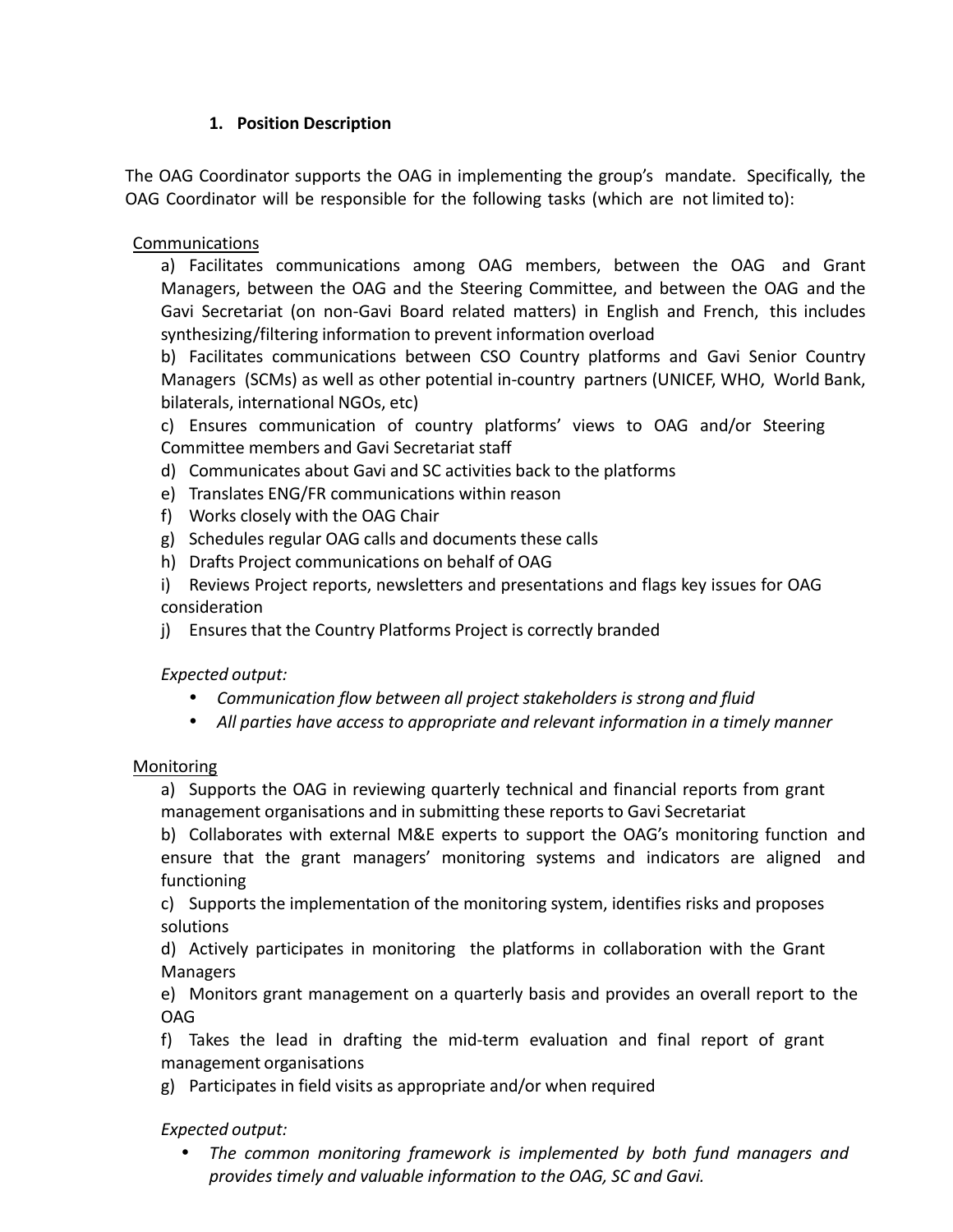- *Fund managers' activity and financial reports are received by the OAG in a timely manner and quarterly summaries are provided to the SC*
- *The OAG and Steering Committee provide quarterly reports to Gavi Secretariat in a timely manner*

## Technical Assistance and Knowledge Management

a) Provides distance TA to platforms and grant managers according to OAG guidance

b) Responsible for developing a Knowledge Management system to document information gathered from platform activities, this could include success stories, best practices and lessons learned

c) Promotes a culture of information-sharing between the platforms

d) Facilitates discussions/relationships between platforms on critical issues as well as information sharing among Constituency members

e) Develops and manages a quarterly newsletter for the project in collaboration with the grant managers

f) Contributes social media postings to Gavi CSO Constituency Twitter and Facebook accounts

g) Manages project sub-page on Gavi CSO Constituency website, ensures that Project resources of interest are available publicly

h) Ensures all country platform members are registered in the Gavi CSO Constituency database

i) Develops and maintains a database of OAG resources (available technical assistance in various areas such as logistics, health financing, health policy, social mobilization, vaccine management, grants, training and partnership opportunities)

## *Expected output:*

- *A knowledge management system for the platforms is in place and used by relevant stakeholders*
- *The platforms' network is functional and active*
- *The social media webpages and newsletters are active*
- *The Gavi CSO Constituency member database is up to date*
- *The Project's webpage is up to date*

## Meetings

- a) Serves as a non-voting member ex-officio of the OAG
- b) Coordinates the planning of bi-annual OAG meetings and participates

c) Provides support during Steering Committee meetings when Country Platforms Project is discussed

d) As appropriate, observes SC and Gavi Board meetings.

e) Undertakes other pertinent assignments that the OAG through the Chair might ask to be performed.

## *Expected output:*

• *Regular OAG meetings, summaries with action points are shared with all*

## Project Management and Support to Working Groups

a) Provides support to Steering Committee Working Groups focused on/liaising with the CSO